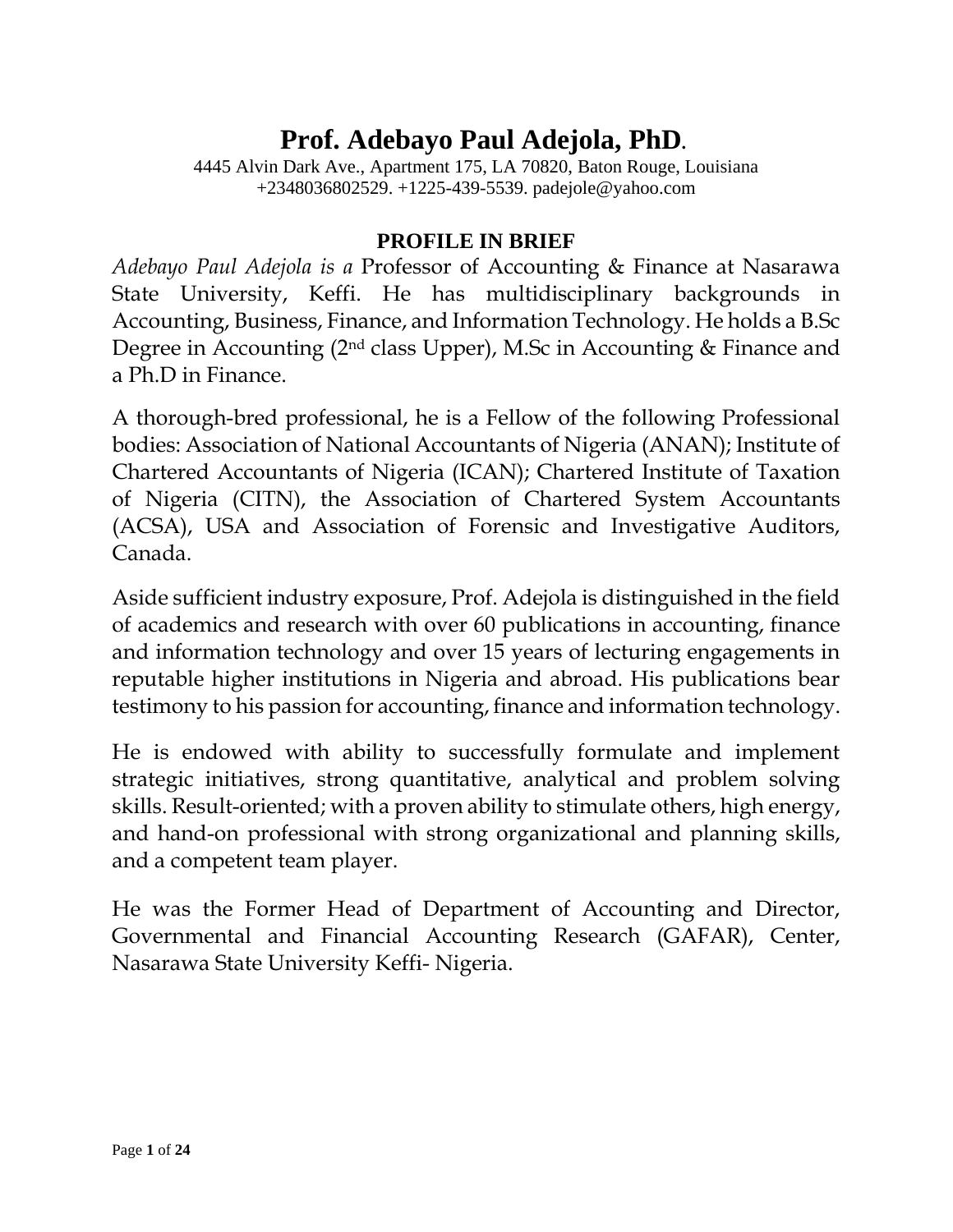# **ACADEMIC QUALIFICATIONS**

| 2019 | Ph.D Forensic Accounting & Auditing, Charisma University, Turks<br>and Caicos Islands, United Kingdom. |  |
|------|--------------------------------------------------------------------------------------------------------|--|
| 2019 | Ph.D ICT Education (Honorary), London Graduate School/Common<br>Wealth University, United Kingdom.     |  |
| 2010 | Ph.D Business Administration (Finance), Nasarawa State University,<br>Keffi, Nigeria.                  |  |
| 2002 | M.Sc. Accounting & Finance, Ahmadu Bello University, Zaria.                                            |  |
| 1997 | B. Sc Accounting (2nd Class upper), Ahmadu Bello University, Zaria.                                    |  |
| 1989 | SSCE, Government Secondary School, Chafe.                                                              |  |
| 1983 | First School Leaving Certificate, Nigerian Army Children School,<br>Gusau.                             |  |

## **WORK EXPERIENCE**

# **ACADEMIC**

| Dec 2003 to 2006            | Assistant Lecturer, Department of Accounting Nasarawa<br>State University, Keffi.                   |
|-----------------------------|-----------------------------------------------------------------------------------------------------|
| <b>October 2006 to 2009</b> | Lecturer II, Department of Accounting Nasarawa State<br>University, Keffi.                          |
| October 2009 to 2012        | Lecturer I, Department of Accounting Nasarawa State<br>University, Keffi.                           |
| Dec 2012 to 2014            | Visiting Associate Professor of Accounting Information<br>Technology, ICT University, USA/Cameroon. |
| <b>October 2012 to 2017</b> | Senior Lecturer, Department of Accounting Nasarawa<br>State University, Keffi.                      |
| 2014 to 2017                | Visiting Adjunct Professor of Accounting Information<br>Technology, ICT University, USA/Cameroon.   |
| 2017 to 2018                | Professor of Accounting, Bingham University, Karu,<br>Nasarawa State.                               |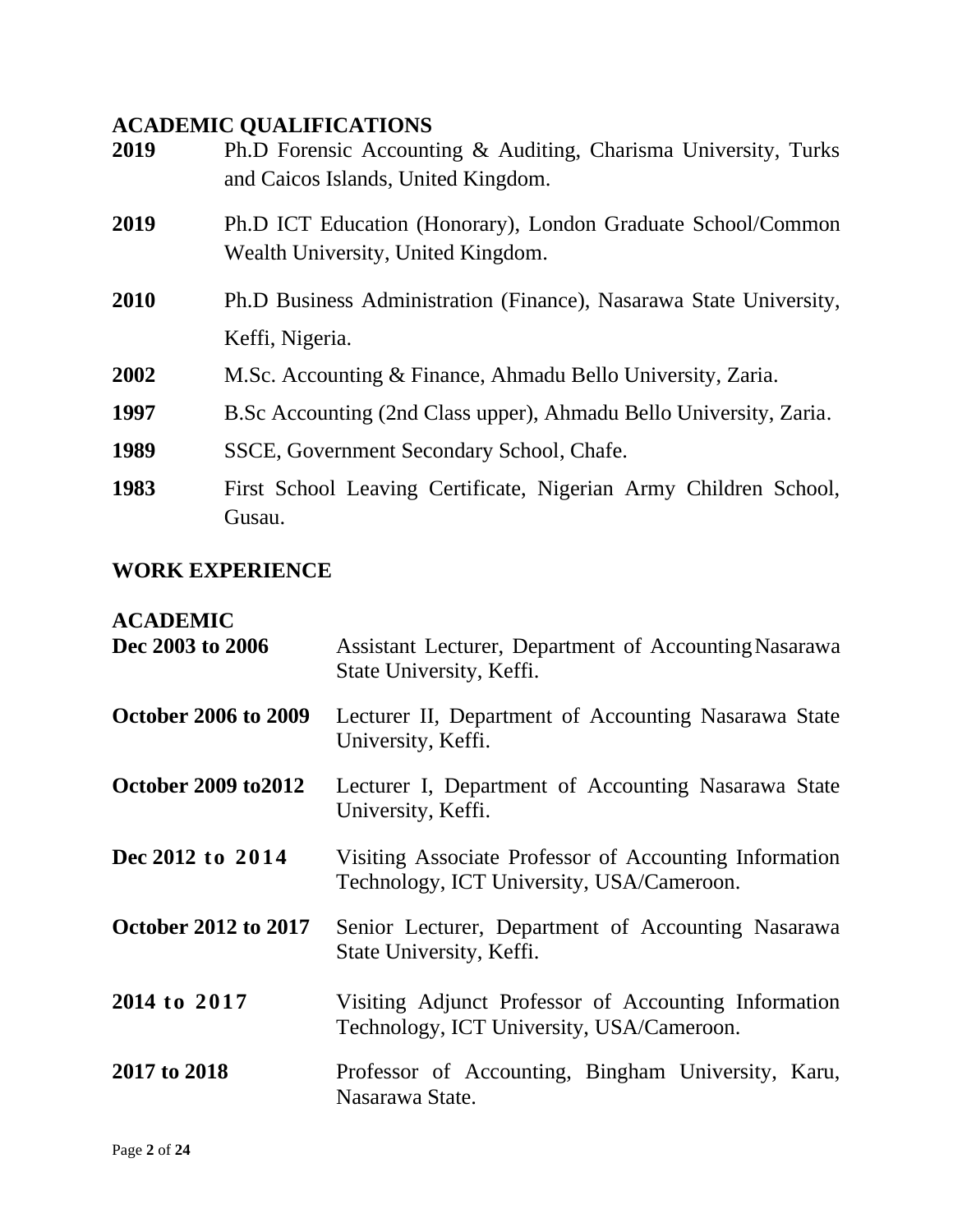**2018 to date** Professor of Accounting & Finance, Nasarawa State University, Keffi Nasarawa State.

#### **CERTIFICATIONS**

| <b>June 2009</b>     | Fellow Member, Chartered Institute of Management (CIM).                            |  |  |
|----------------------|------------------------------------------------------------------------------------|--|--|
| <b>July 2011</b>     | Fellow Member, Association of Chartered System Accountants<br>(ACSA), USA.         |  |  |
| <b>August 2016</b>   | Fellow Member, Association of Forensic & Investigative<br>Auditors (AFIA), Canada. |  |  |
| October 2016         | Fellow Member, Association of National Accountants of<br>Nigeria (ANAN).           |  |  |
| April, 2017          | Fellow Member, Institute of Chartered Accountants of Nigeria<br>(ICAN).            |  |  |
| <b>December 2017</b> | Fellow Member, Chartered Institute of Taxation of Nigeria<br>(CITN).               |  |  |

#### **PART-TIME LECTURING ENGAGEMENTS**

- **2017** Visiting Professor of Accounting & Finance, Nasarawa State University, Keffi.
- **2014 to 2017** Visiting Adjunct Professor of Accounting Information Technology, ICT University, USA/Cameroon.
- **2012 to 2014** Visiting Associate Professor of Accounting Information Technology, ICT University, USA/Cameroon.
- **2009 to 2014** Visiting Lecturer, Bingham University, Karu (Public Finance and Corporate Accounting).
- **2011 to 2013** Visiting Lecturer, Nigerian College of Accountancy, Jos (Oil & Gas ) Accounting, Management Accounting and Advanced Financial Accounting.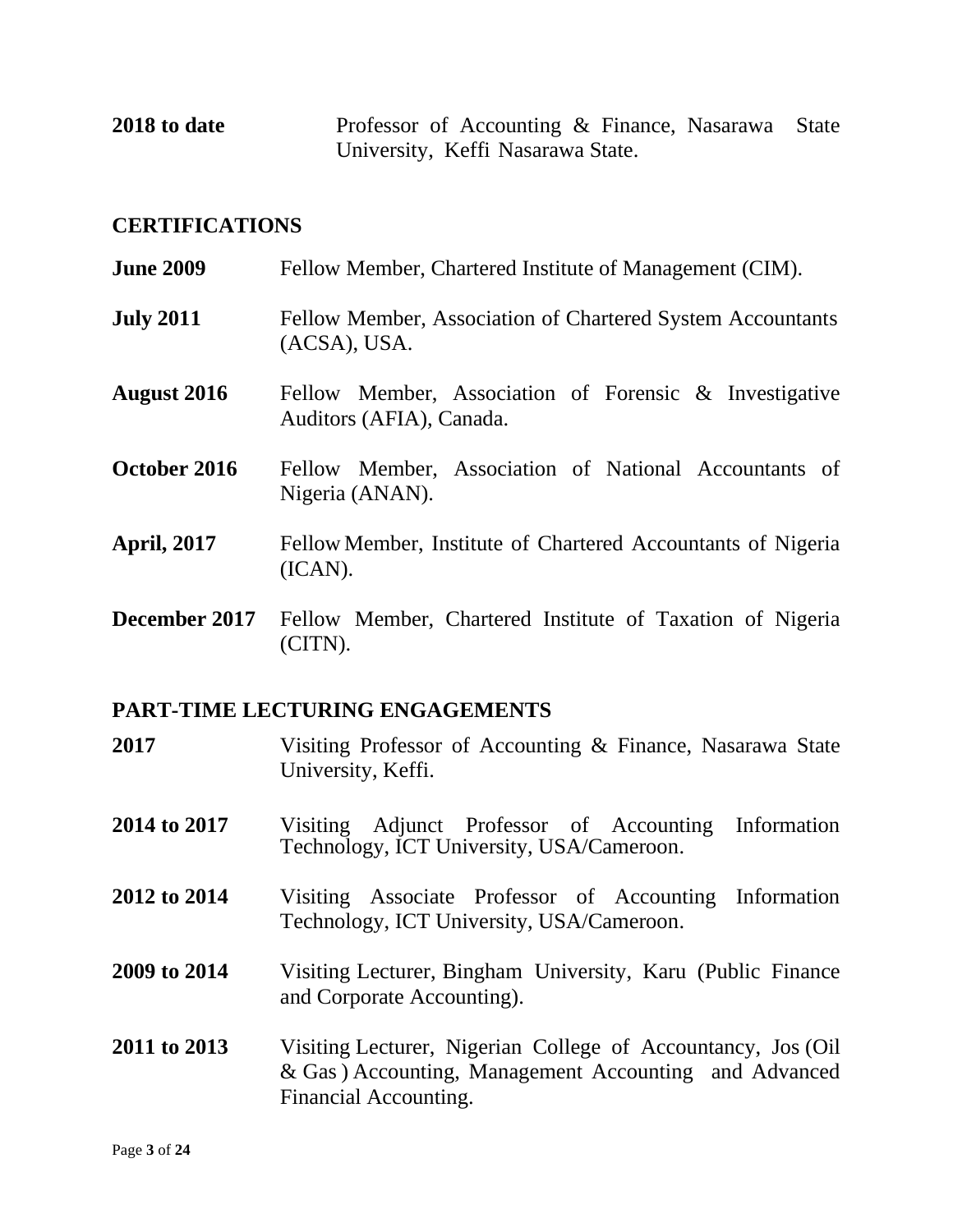- **2011 to 2014** Facilitator, National Open University of Nigeria (NOUN), Abuja Study Centre (Corporate Finance, Operation Research and Quantitative Techniques).
- **2010** Research Associate, International Centre for Information Technology & Development (ICITD), Southern University USA. (Accounting & Management Information Technology).

#### **RELEVANT ADMINISTRATIVE EXPERIENCES**

- **2019** Chairman, Conferences, Workshops and Publicity Committee of the Association of National Accountants of Nigeria (ANAN).
- **2017 to 2018** Head, Accounting Department, Bingham University, Karu, Nasarawa State.
- **2017 to 2019** Vice Chairman, Education and Training Committee, Association of National Accountants of Nigeria (ANAN).
- **2015 to 2017** Chairman, Education and Training Committee, Association of National Accountants of Nigeria (ANAN).
- **2015** Member, Committee on Public Accounting Policy Document Drafting, Association of National Accountants of Nigeria (ANAN).
- **2015** Director, Governmental & Financial Accounting Research Centre, Nasarawa State University, Keffi.
- **2013** Head, Accounting Department, Nasarawa State University Keffi.
- **2008 to date** Managing Consultant, White Knight Consulting, Nigeria.
- **2011 to 2013** Post Graduate Departmental Exams Officer, Nasarawa State University Keffi, (NSUK).
- **2011 to 2012** Coordinator, M.sc Accounting & Finance, Nasarawa State University, Keffi.
- **2012** Project Coordinator, Department of Accounting, Nasarawa State University, Keffi.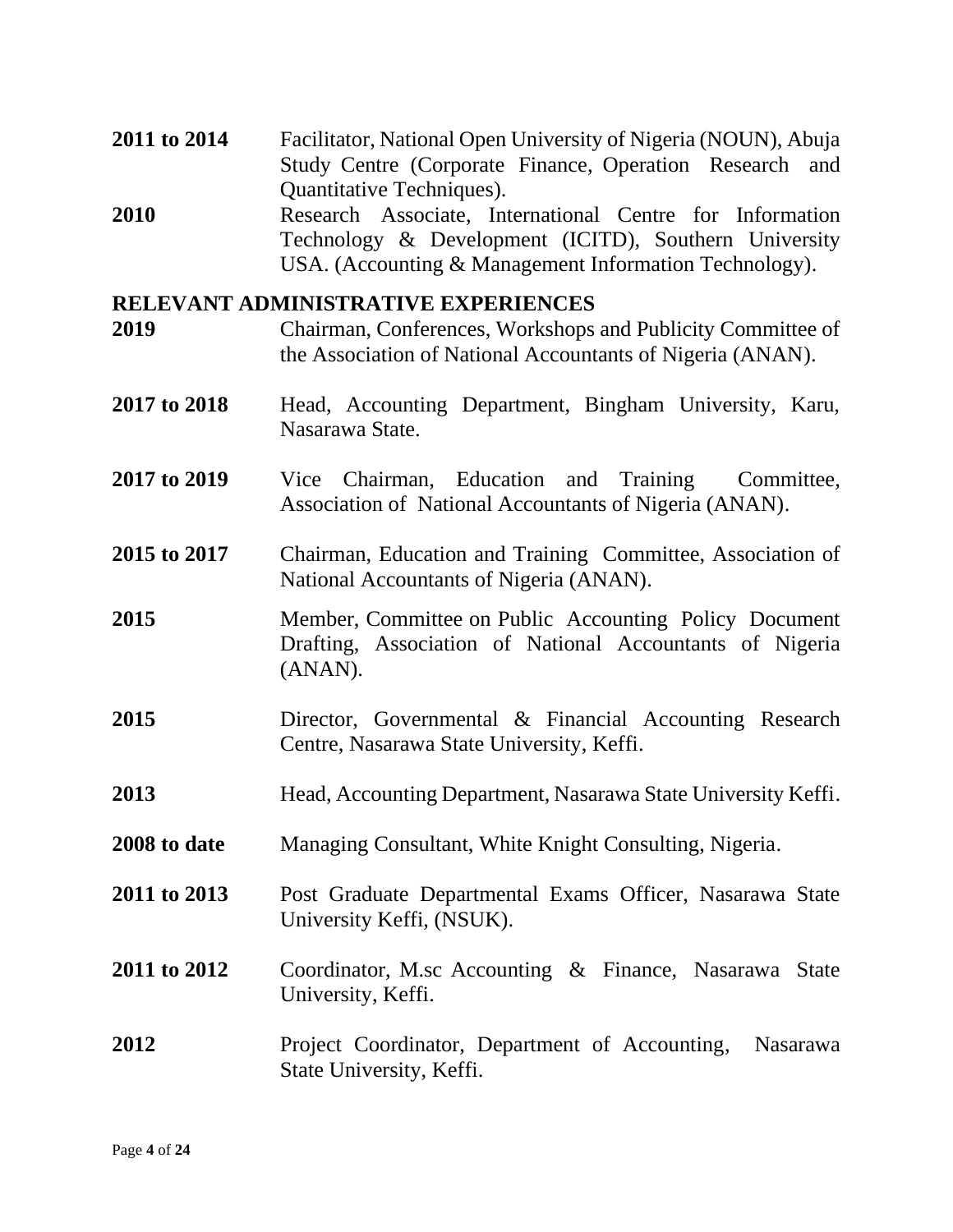| 2010         | Member, Indirect Tax Committee, Chartered Institute of<br>Taxation, Nigeria (CITN).                                                                                                                                               |
|--------------|-----------------------------------------------------------------------------------------------------------------------------------------------------------------------------------------------------------------------------------|
| 2010         | Team Leader, Committee on Accounting & Management<br>Information Technology Research Project, International<br>Centre for Information Technology Development (ICITD),<br>College of Business, Southern University, Louisiana USA. |
| 2009 to 2010 | Faculty Representative, ICT Committee, Nasarawa State<br>University, Keffi.                                                                                                                                                       |
| 2009 to 2010 | Chairman, Faculty ICT Committee, Nasarawa State University,<br>Keffi.                                                                                                                                                             |
| 2008 to 2009 | Member, Faculty Workshop and Seminar Committee, Nasarawa<br>State University, Keffi.                                                                                                                                              |
| 2008 to 2009 | Member, Faculty Research and Publication Committee,<br>Nasarawa State University, Keffi.                                                                                                                                          |
| 2008         | Project Coordinator, Department of Accounting, Nasarawa State<br>University, Keffi.                                                                                                                                               |
| 1997 to 1998 | Vice President, Nigerian College of Accountancy Student<br>Society, Jos.                                                                                                                                                          |
| 1998         | Head, Commercial & Art Class and Member Examination<br>Committee, Offa Students Union, Free Annual Summer School<br>Programme.                                                                                                    |
| 1998         | Coordinator, Mathematics and Accounting, Offa Students'<br>Union, Summer School Programme.                                                                                                                                        |
| 1996         | Coordinator, Mathematics and Economics, Offa Students'<br>Union, Annual Free Summer School Programme.                                                                                                                             |
| 1987         | Deputy Head Boy, Government Teachers College, Gusau.                                                                                                                                                                              |

### **NATIONAL SERVICE/COMMUNITY SERVICE/HONOUR SOCIETIES**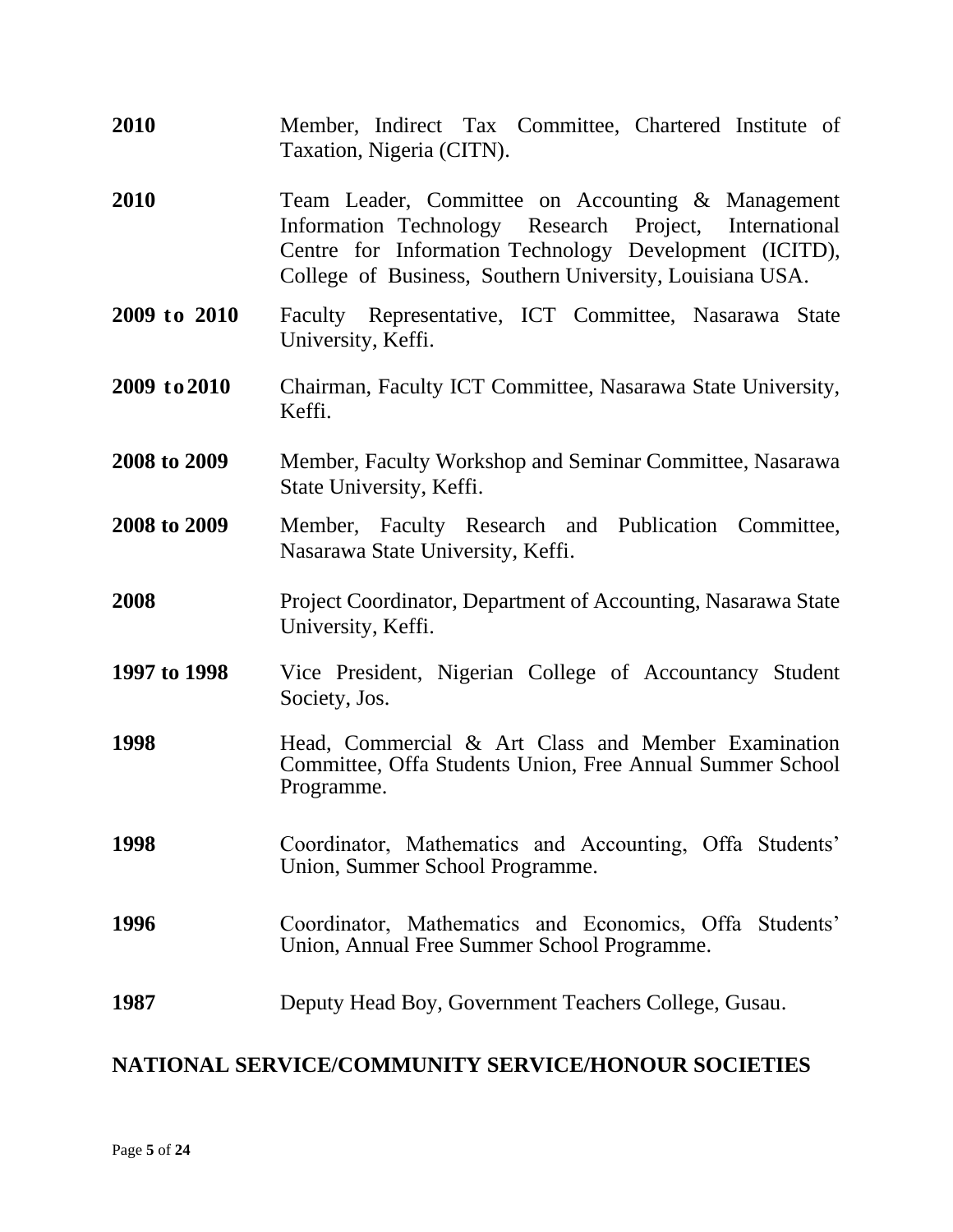| 2012 | NUC Accreditation Team member for the Accounting, Business                                                       |  |  |
|------|------------------------------------------------------------------------------------------------------------------|--|--|
|      | Administration & Banking/Finance Programme of Ebonyi State                                                       |  |  |
|      | University, Ebonyi State.                                                                                        |  |  |
| 2012 | Honorary Mayor President of Baton-Rouge, Louisiana- USA; Nov.                                                    |  |  |
| 2011 | <b>Member, Presidential Visitation Panel to Federal Universities.</b>                                            |  |  |
| 2011 | Best Lecturer Award, Graduating Accounting Students Annual Award<br>Programme, Nasarawa State University, Keffi. |  |  |
| 2009 | <b>Ambassador, Nigerian Universities Accounting Student Association</b><br>(NUASA).                              |  |  |
| 2009 | Best Lecturer Award, Graduating Accounting Students Annual Award<br>Programme, Nasarawa State University, Keffi. |  |  |
| 2009 | Adviser, Nigerian Universities Accounting Student Association<br>(NUASA).                                        |  |  |
| 2007 | Life Member; the Redeemed Christian Fellowship (RCF).                                                            |  |  |
| 2005 | Pillar, Nigerian Universities Accounting Student Association<br>(NUASA).                                         |  |  |

### **UNIVERSITY TAUGHT COURSES**

- 1. Financial Management
- 2. Advanced Financial Accounting
- 3. Management Information System
- 4. Management Accounting
- 5. Quantitative Analysis
- 6. Public Sector Accounting
- 7. Auditing and Investigation
- 8. Data Processing and System Analysis
- 9. Business Finance
- 10. Corporate Accounting
- 11. Entrepreneurial Development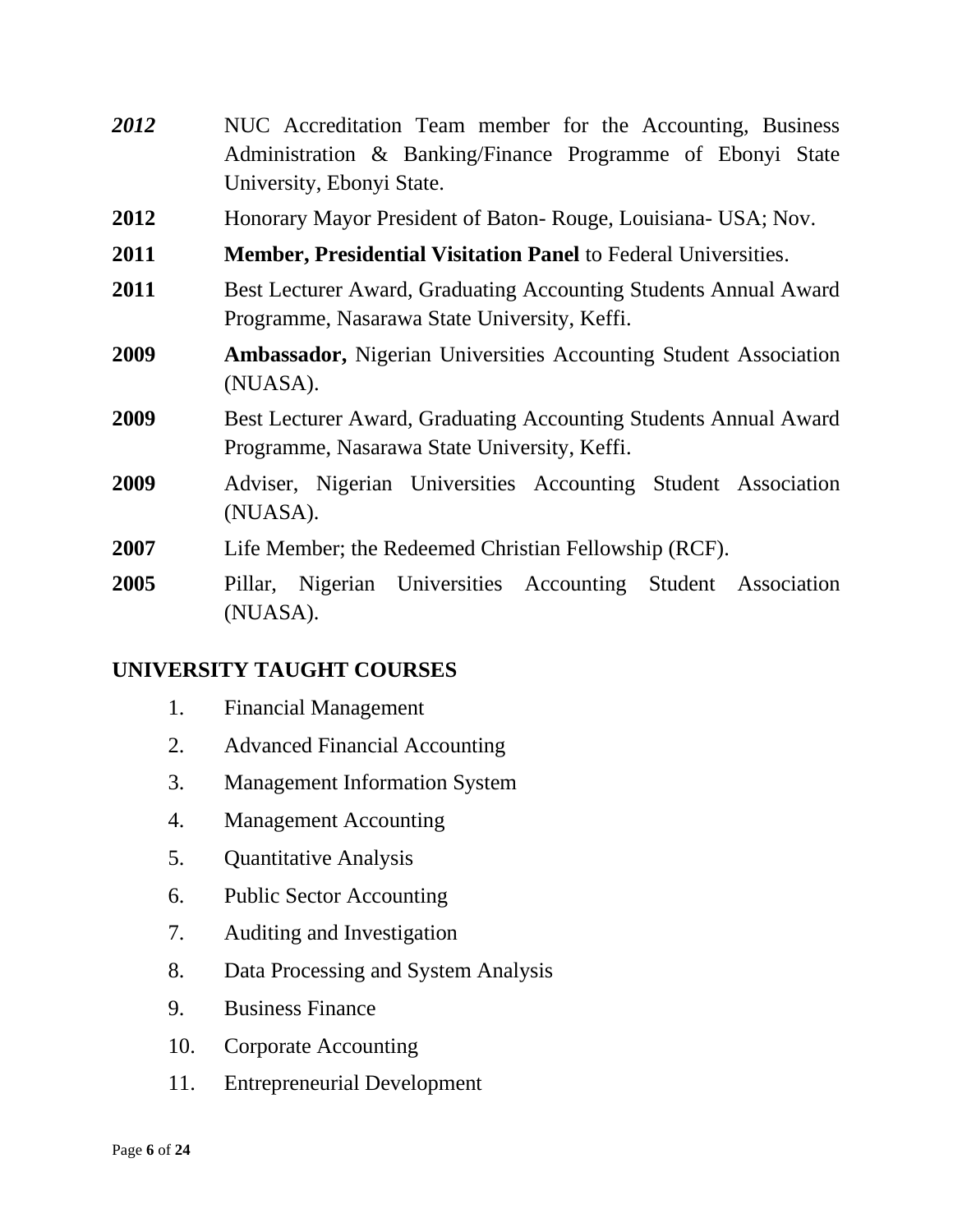- 12. Advanced Auditing and Investigation
- 13. Principles of Accounting
- 14. Introduction to Cost and Management Accounting
- 15. Oil and Gas Accounting
- 16. Professional Ethics and Standards
- 17. Taxation Principles and Practice
- 18. International Finance
- 19. Public Finance
- 20. International Accounting
- 21. Digital Forensic
- 22. Advanced Case Studies in Financial & Economic Crimes

#### **CONSULTANCY EXPERIENCE**

| 2017 to date | Consultant to Association of National Accountants of Nigeria on<br>organization of National training and foreign Conferences.                                                                                                 |
|--------------|-------------------------------------------------------------------------------------------------------------------------------------------------------------------------------------------------------------------------------|
| 2013         | Consultant to Association of Bursars of Nigerian Universities on<br>the Adoption and Implementation of International Public Sector<br>Accounting Standards (IPSAS) and International Financial<br>Reporting Standards (IFRS). |
| 2012 to date | Financial Consultant to the Post Service Housing Development<br>(PHD) Scheme on Audit and Utilization of Funds.                                                                                                               |
| 2012         | Financial Consultant to the TETFUND on<br>Special<br>Investigation/Audit of Allocation and Utilization of Tertiary<br>Funds in Nigerian Tertiary Institutions.                                                                |
| 2012 to date | Consultant to NAFDAC on the Adoption and Implementation of<br>International Public Sector Accounting Standards (IPSAS).                                                                                                       |
| 2012 to date | Consultant/Facilitator to Nigerian College of Accountancy<br>(NCA), Jos at the Accountants in Trainee (AIT) Annual<br>Programme.                                                                                              |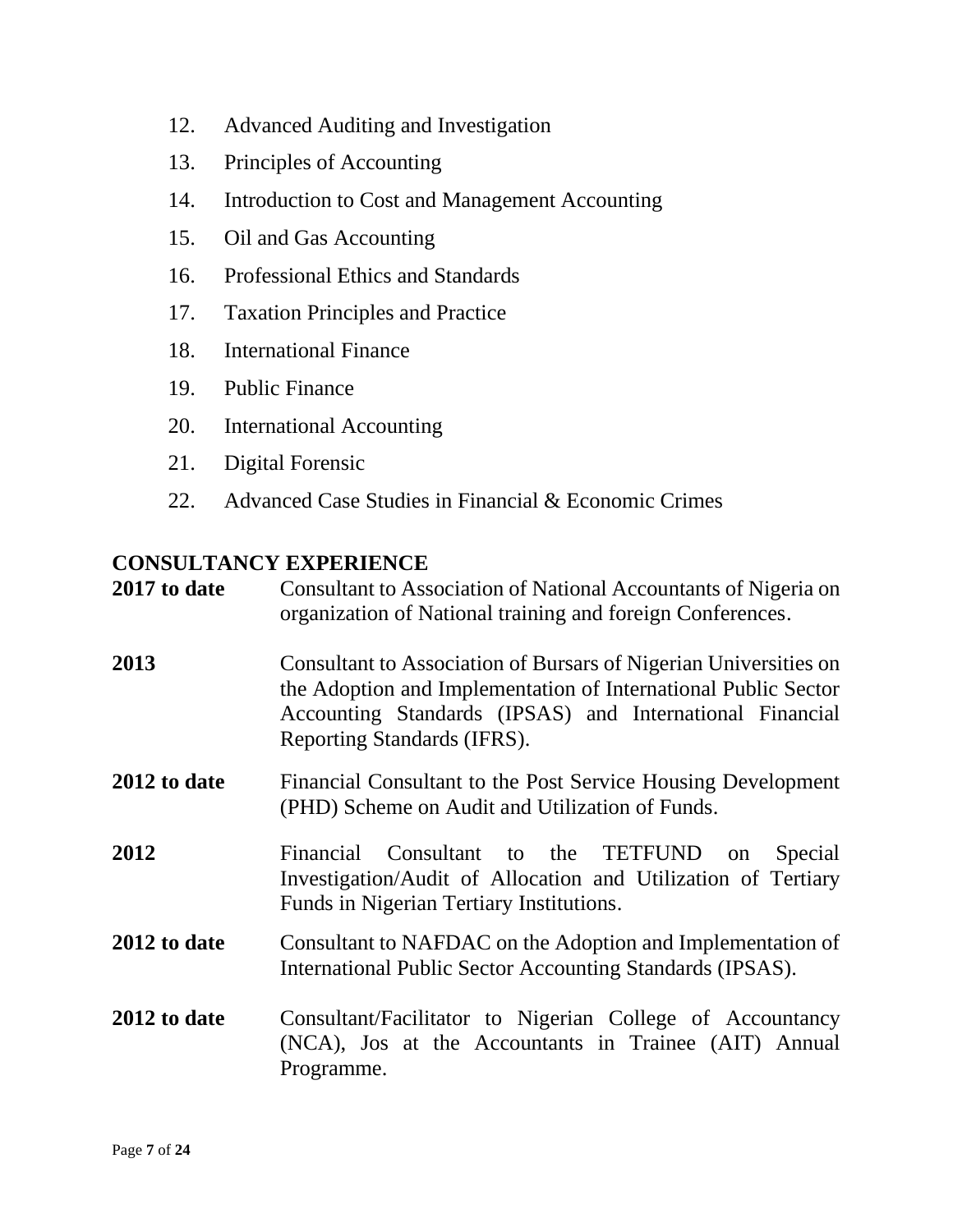- **2009 to date** Consultant/Facilitator to Association of National Accountants of Nigeria (ANAN) at the Annual Mandatory Continuing Professional Development MCPD) Programme.
- **2011** Financial Consultant to National Open University on the Presidential Visitation Panel Team on the Utilization of Government Allocation.

#### **EDITORIAL BOARD MEMBERSHIP**

- "Bingham University Journal of Accounting & Business" a Publication of Bingham University, Karu Nasarawa State.
- "International Journal of Accounting  $\&$  Finance Information System (IJAFIS)" a Publication of Association of Chartered System Accountants, USA.
- "Finance and Accounting Research Journal" a publication of the Department of Accounting, Nasarawa State University Keffi

#### **AWARDS AND PRIZES**

- **1996/1997** ICAN Prize for the Best All-round Graduating Student in Accounting
- **1996/1997** Coopers and Lybrand Prize for the Best Graduating Student in Auditing and Investigations
- **1996/1997** Olubi, Obande and Chu Company Ltd. Prize for the Best Graduating Student in Taxation
- **1996/1997** Bank of the North Limited Prize for the Top Graduate in Accounting

#### **INTERNATIONAL ENGAGEMENTS/ CONFERENCE PRESENTATIONS**

- **February 2019** USA, Guest Lecturer, MBA Class, Southern University Baton Rouge, Louisiana on "Comparative Financial Statements: IFRS vs GAAP".
- **February 2019** USA, Resource Person & Speaker at the International Conference organized by Association of National Accountants of Nigeria (ANAN), New Orleans, USA.
- **March 2019** Dubai, United Arab Emirates, Resource Person & Speaker at the International Conference organized by Association of National Accountants of Nigeria (ANAN), Dubai.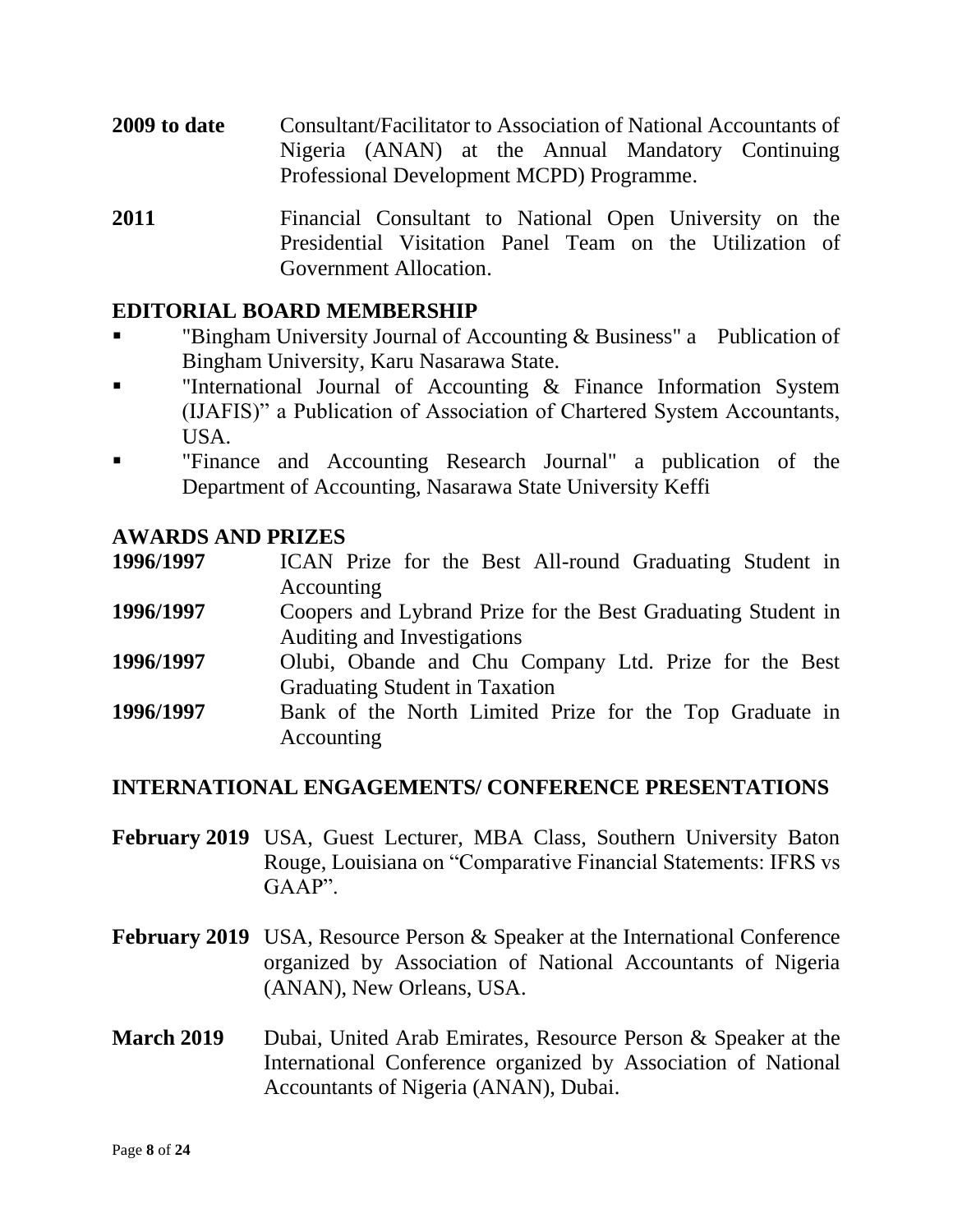| <b>June 2019</b>   | United Kingdom(UK), Resource Person & Speaker at the<br>International Conference organized by Association of National<br>Accountants of Nigeria (ANAN), Bexleyheath, Greater London,<br>UK.    |
|--------------------|------------------------------------------------------------------------------------------------------------------------------------------------------------------------------------------------|
| <b>May 2018</b>    | Dubai, United Arab Emirate, Resource Person & Speaker at the<br>International Conference organized by Association of National<br>Accountants of Nigeria (ANAN).                                |
| <b>July 2018</b>   | United Kingdom(UK), Resource Person & Speaker at the<br>International Conference organized by Association of National<br>Accountants of Nigeria (ANAN), Novotel London Wembley, UK.            |
| <b>Sept 2018</b>   | Dubai, Resource Person & Speaker at the International Conference<br>organized by ICITD Southern University, USA & Association of<br>Chartered System Accountants, United Arab Emirates, Dubai. |
| <b>Nov 2018</b>    | USA, Resource Person & Speaker at the International Conference<br>organized by ICITD Southern University, USA & Association of<br>Chartered System Accountants, Baton Rouge, Louisiana USA.    |
| <b>Dec 2018</b>    | Dubai, Resource Person & Speaker at the International Conference<br>organized by The Association of National Accountants of Nigeria<br>(ANAN), United Arab Emirates, Dubai.                    |
| <b>July 2017</b>   | USA, Resource Person & Speaker at the International Conference<br>organized by Association of National Accountants of Nigeria,<br>United Arab Emirates, Dubai.                                 |
| October 2017       | Dubai, Resource Person & Speaker at the International Conference<br>organized by Association of National Accountants of Nigeria,<br>United Arab Emirates, Dubai.                               |
| October 2016       | USA, Resource Person & Participant at the International<br>Conference organized by ICITD Southern University, USA &<br>Association of Chartered System Accountants, United States.             |
| <b>August</b> 2016 | USA, Research Visit to Info-Tech Business School, Chicago,<br>Illinois, USA.                                                                                                                   |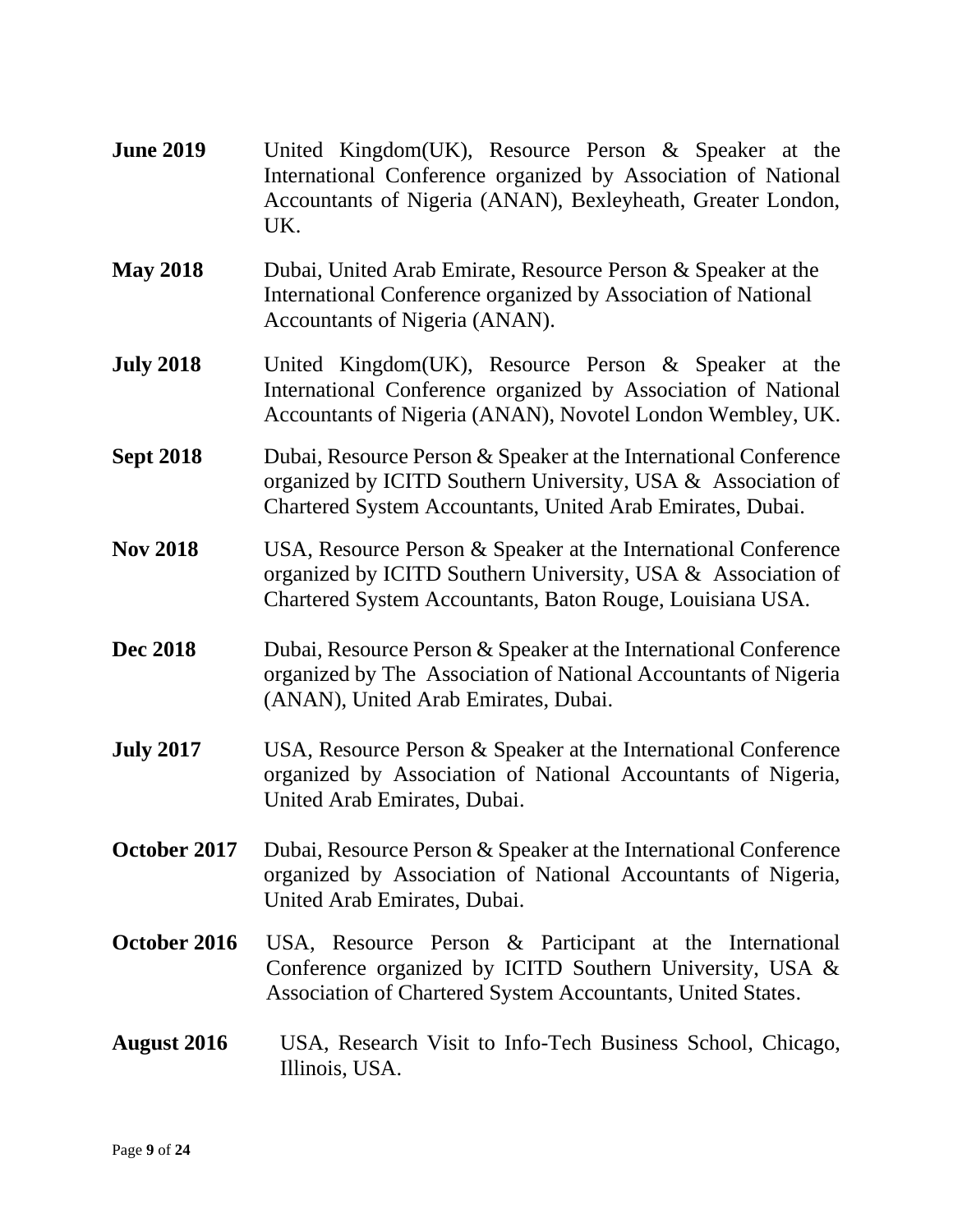- **February 2016** USA, Research Visit to International Centre For Information & Technology Development (ICITD), Southern University, Baton Rouge Louisiana.
- **November 2015** USA, Resource Person & Participant at the International Conference organized by ICITD Southern University, USA & Association of Chartered System Accountants, United States.
- **May 2015** USA, Research Visit to International Centre for Information & Technology Development (ICITD), Southern University, Baton Rouge Louisiana.
- **April 2015** Dubai, UAE, Speaker at the International Conference organized by ICITD Southern University, USA & Association of Chartered System Accountants, United States.
- **November 2014** USA, Lead Speaker at the International Conference organized by ICITD Southern University, USA & Association of Chartered System Accountants, United States.
- **July 2014** USA, Research Visit to International Centre for Information & Technology Development (ICITD), Southern University, Baton Rouge Louisiana.
- **March 2014** Dubai, UAE, Resource Person & Speaker at the International Conference/Workshop organized by the Association of Chartered System Accountants, United States.
- **October 2013** USA, Resource Person & Speaker at the International Conference organized by ICITD Southern University, USA & Association of Chartered System Accountants, United States.
- **September 2013** Dubai, UAE, Facilitator at an International Workshop on IPSAS for Africa, Dubai, United Arab Emirates.
- **August 2013** USA, Research Visit to International Centre for Information & Technology Development (ICITD), Southern University, Baton Rouge Louisiana.
- **March 2013** USA, Research Visit to International Centre for Information & Technology Development (ICITD), Southern University, Baton Rouge Louisiana.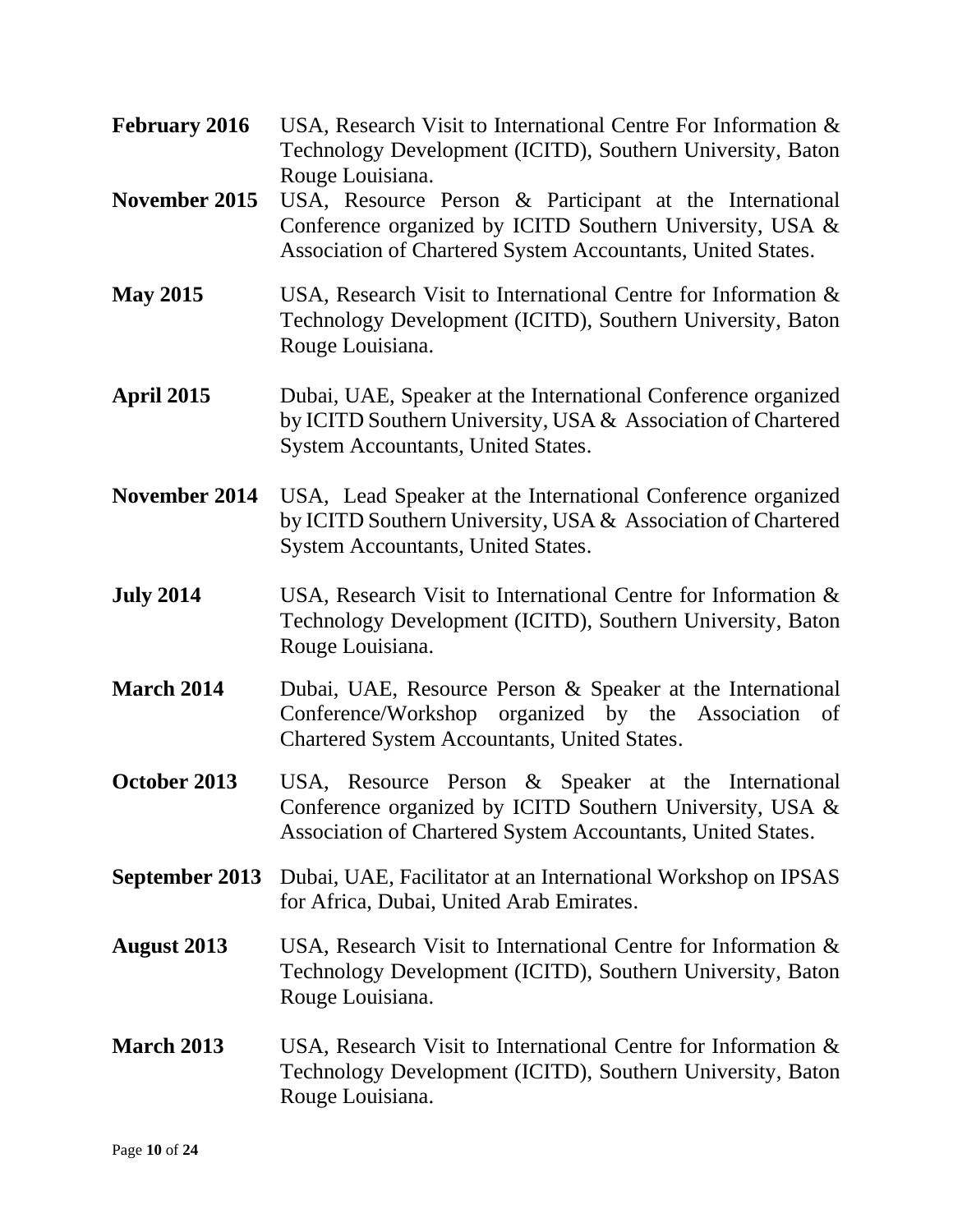| <b>March 2012</b>   | USA, Research Visit to International Centre for Information $\&$<br>Technology Development (ICITD), Southern University, Baton<br>Rouge Louisiana. |
|---------------------|----------------------------------------------------------------------------------------------------------------------------------------------------|
| October 2012        | USA, Association of National Accountants of Nigeria (ANAN)<br>Visit to ICT University to Sign MoU, Baton Rouge Louisiana.                          |
| <b>January 2011</b> | USA, Research Visit to International Centre for Information $\&$<br>Technology Development (ICITD), Southern University, Baton<br>Rouge Louisiana. |
| <b>May 2011</b>     | USA, Research Visit to International Centre for Information $\&$<br>Technology Development (ICITD), Southern University, Baton<br>Rouge Louisiana. |
| October 2010        | USA, Research Visit to International Centre for Information $\&$<br>Technology Development (ICITD), Southern University, Baton<br>Rouge Louisiana. |
| <b>March 2010</b>   | Cameroon, Yaoundé, Speaker at the ICT for Africa International<br>Conference, Organized by ICT University, USA.                                    |
| <b>May 2007</b>     | Dubai, UAE, Business Tour to Dubai, United Arab Emirates.                                                                                          |

### **COMPUTER SKILLS, STRENGTHS AND COMPETENCIES**

- Computer skills in Word Processing, Excel, and PowerPoint.
- **Electronic Accounting Skills in Accounting Packages including Peachtree,** Sage 50, QuickBooks.
- Mastery in the use of statistical/research computer software such as SPSS.
- **Excellent communication and interpersonal relations. Sufficient research** exposure in both Academic and Industry Practice

### **LIST OF PUBLICATIONS**

### **Published Journal Articles**

1. Adejola, P.A. & Yusuf, R N. (2018) "Effect of Financial Performance on Voluntary Disclosure of listed Financial Firms in Nigeria". International Journal of Economics, Commerce and Management 6 (12), 81-99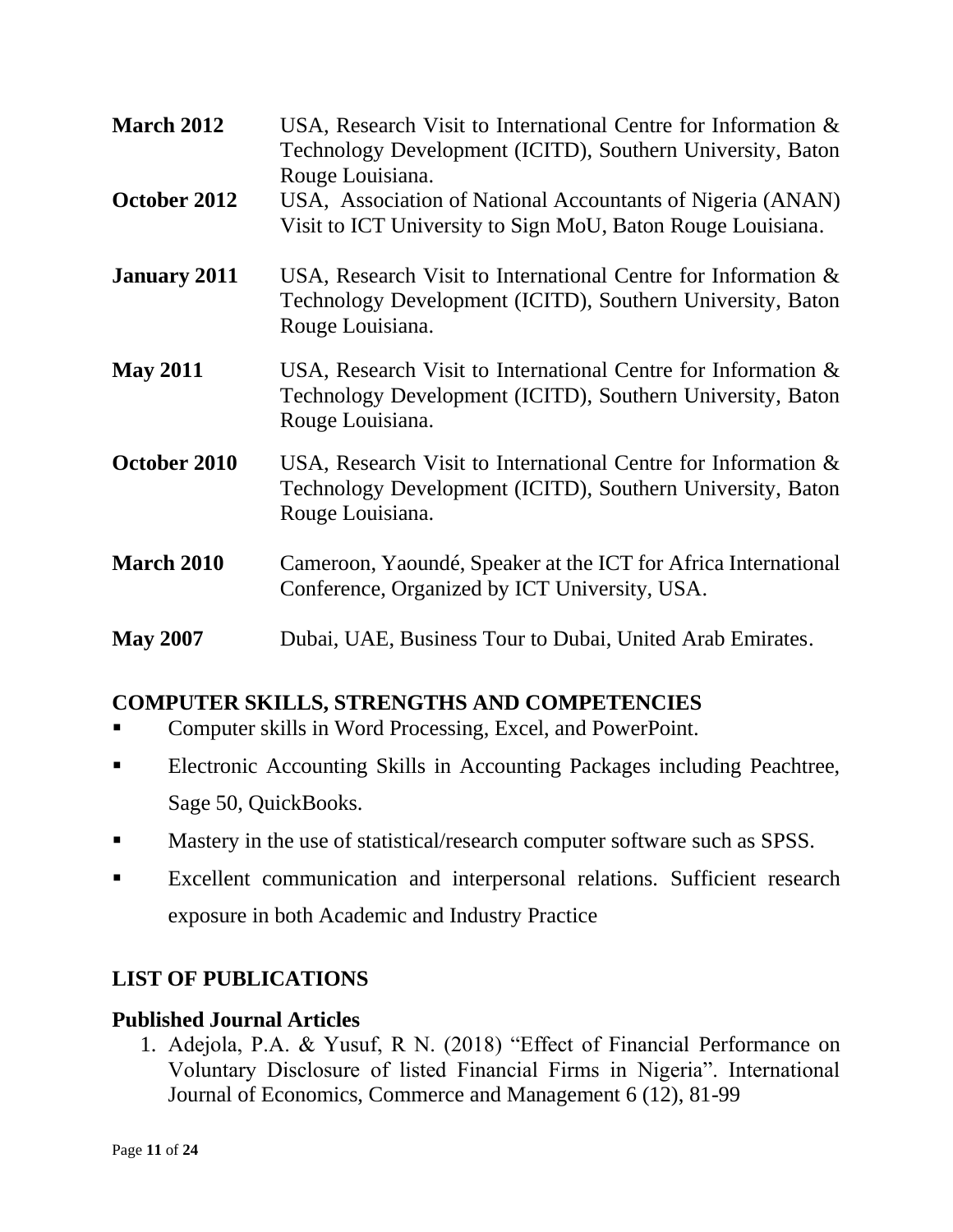- **2.** Adejola, P.A. & Balogun A. (2017): "An assessment of the Ethical Thoughts in Accounting and Effects on Accounting Practice" ICAN Journal of Accounting and Finance.
- 3. Adejola, P.A. & Lambe .I. (2017): "Technology Changes and the Impact on Accountancy Profession" Bingham University Journal of Accounting & Business; A Bi – annual Journal by Department of Accounting, Bingham University, Karu.
- 4. Adejola, P.A. & Adebiyi W.K (2016): "Effect of Firm Characteristics on the Timeliness of Corporate Financial Reporting: Evidence from Nigerian Deposit Money Banks." International Journal of Economics, Commerce and Management, United Kingdom Vol. IV, Issue 3, March; pg 369.
- 5. Adejola, P.A.& Njokanma Emmanuel (2015): "The Role of Financial Modelling in the Diagnosis of Financial Stability of Banks in Nigeria: A Discriminant Analysis Approach." Journal of Banking & Finance Research by Department of Banking & Finance, Nasarawa State University, Keffi Vol.2, No.1, March ; pg 70.
- 6. Adejola, P.A (2015): "Application of Spreadsheet in Financial Management: Loan Amortization Schedule." Journal of Banking & Finance Research by Department of Banking & Finance, Nasarawa State University, Keffi Vol.2, No.1, March ; pg 140.
- 7. Adejola, P.A. ;Ene, E.E & Ene, C.E. (2015):"The Contemporary Double Entry Book Keeping and Modern Accounting Application", Global Research Journal of Multidisciplinary . A Global Journal by Global Scholastic Research, India, Vol.1, Issue 5, March- April, pp. 1.
- 8. Adejola, P.A. & Musa .N. M (2015):"Effect of Financial Liberalization on the Financial Performance of Quoted Deposit Money Banks in Nigeria":Journal of Governmental Finance and Accounting Research. Nasarawa State University, Keffi, Vol. 1, No.2
- 9. Adejola, P.A. & Ene. E. (2015):"Mergers and Acquisitions in the Nigerian Banking Sector: A Growth and Survival Strategy": Journal of Governmental Finance and Accounting Research. Nasarawa State University, Keffi, Vol. 1, No.2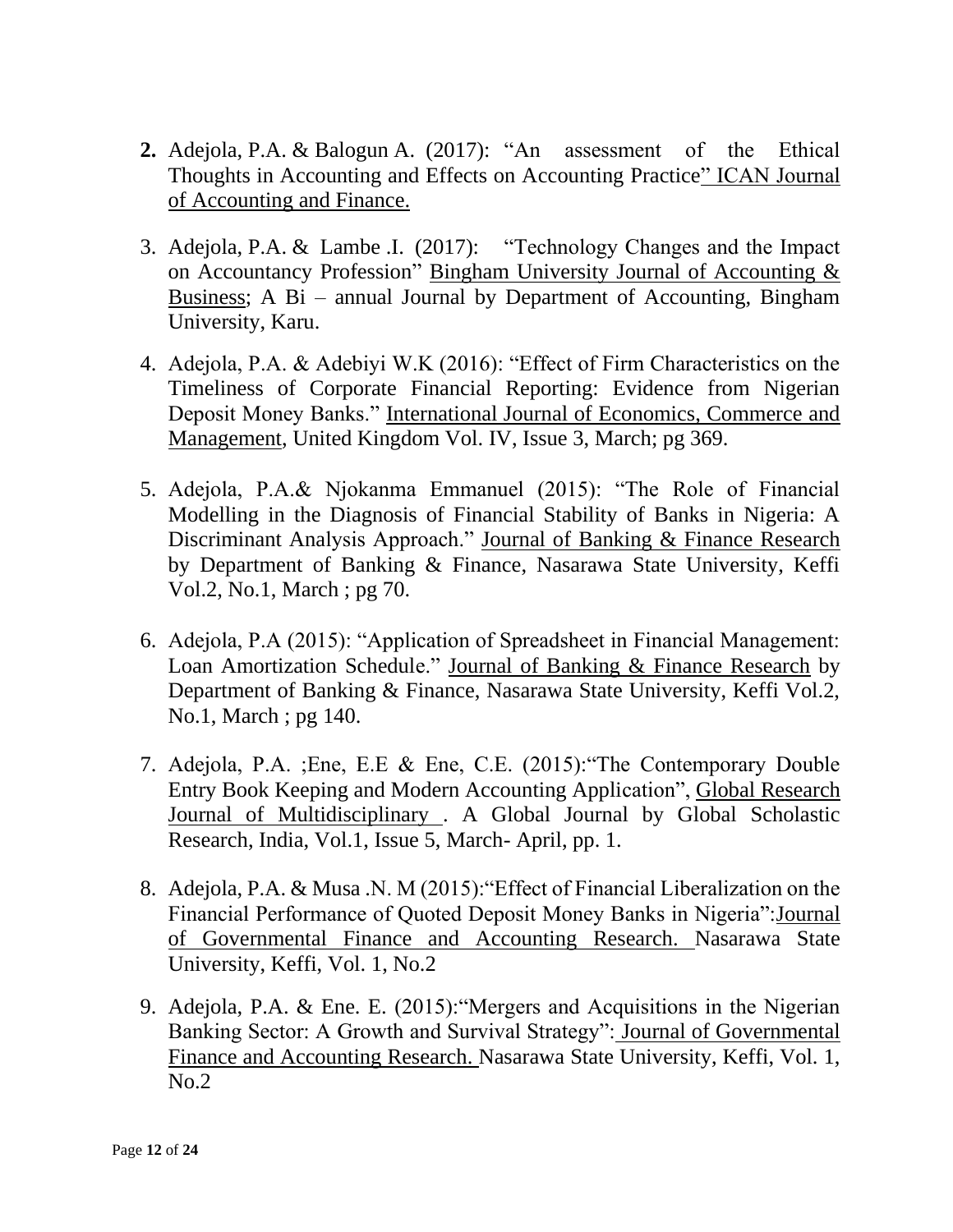- 10. Adejola, P.A. & Kituyi. M. (2014): "Strategic planning and Organization Productivity" International Journal of Accounting & Finance Information System, Association of Chartered System Accountants, Baton Rouge – Louisiana USA Volume 2, No 2, pp.19.
- 11.Adejola, P.A. & Dorayi, A. (2014): " The Impact of ICTs on Organizational Theories" Journal of Finance & Accounting Research by Department of Accounting, Nasarawa State University, Keffi Vol.6, No.1, September ; pg 1.
- 12. Adejola, P.A. (2014): "Human Assets Measurements: Literature Survey" Journal of Finance & Accounting Research by Department of Accounting, Nasarawa State University, Keffi Vol.6, No.1, March ; pg 1.
- 13. Adejola, P.A. & Abdullahi .O. Musa (2014): "Financial Reporting Practices in the Nigerian Public Sector: Analysis of the Adoption of International Financial Reporting Standards." Journal of Finance & Accounting Research by Department of Accounting, Nasarawa State University, Keffi Vol.6, No.1, March ; pg 44.
- 14.Adejola, P.A. (2014): "Fraud and its Control in a technologically driven Financial System" International Journal of Accounting & Finance Information System, Association of Chartered System Accountants, Baton Rouge – Louisiana USA Volume 2, No 2, pp.56.
- 15.Adejola, P.A. (2014): "The Effects of Customer Relationship Marketing on Customer Retention in the Nigerian Banking Sector- A Case Study of Unity Bank Nigeria ltd." Journal of Banking & Finance Research by Department of Banking & Finance, Nasarawa State University, Keffi Vol.1, No.2, October ; pg 50.
- 16.Adejola, P.A. (2013): "The Adoption of International Financial Reporting Standards in Nigeria" Journal of Finance & Accounting Research by Department of Accounting, Nasarawa State University, Keffi Vol.5, No.2, September ; pg 9.
- 17.Adejola, P.A. (2013): "An Assessment of the Voluntary Adoption of International Financial Reporting Standards on the Financial Statements of Banks in Nigeria" Bingham University Journal of Accounting & Business; A Bi – annual Journal by Department of Accounting, Bingham University, Karu.
- 18.Adejola, P.A. (2011): "E-Payment: An Information and Communication Technology Dimension of a Cashless society", A Quarterly Journal of the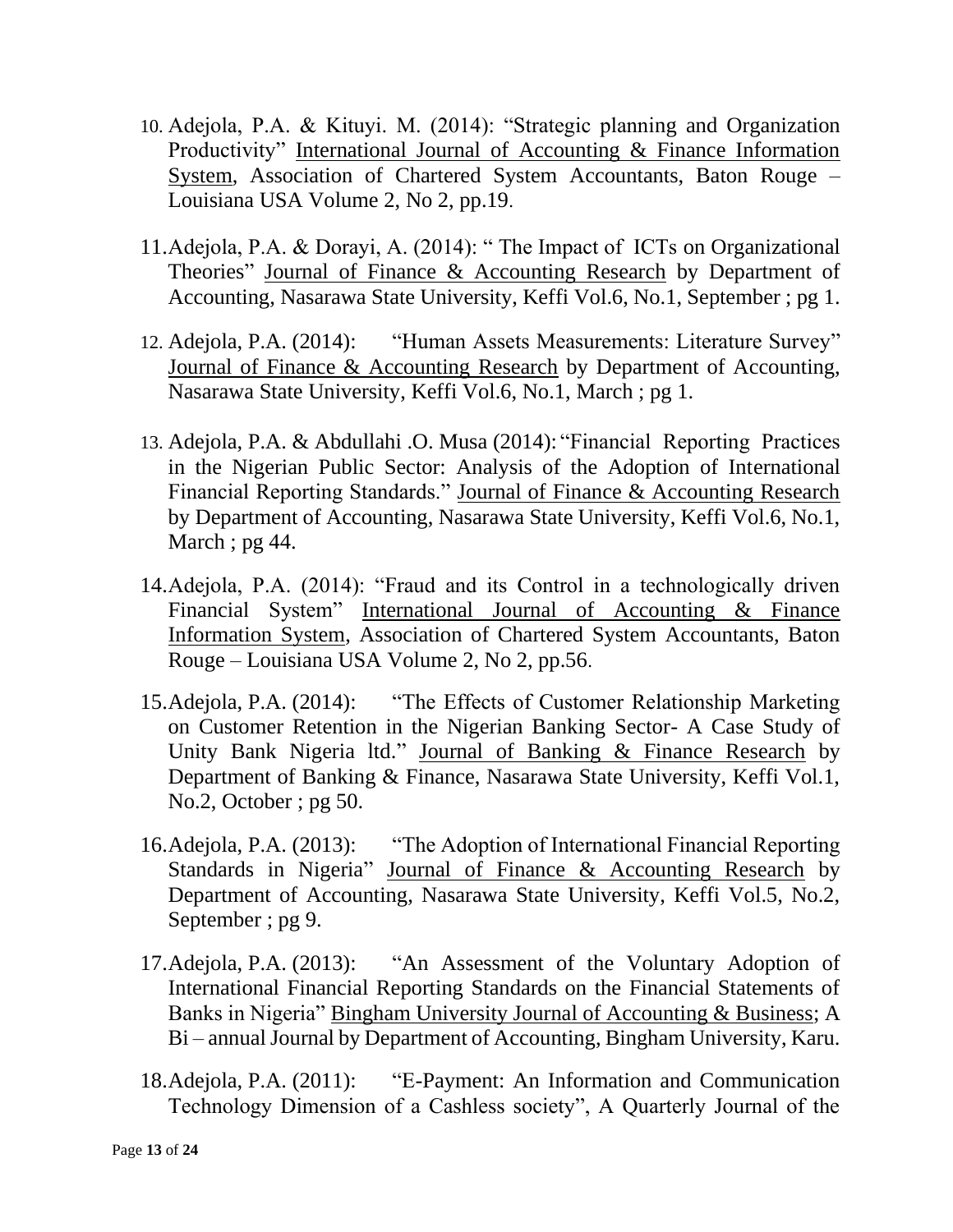Association of National Accountants of Nigeria (ANAN), Vol.19, No.4, Oct-Dec. 2011; pg 31.

- 19.Adejola, P.A.; Kabiru T.I & Abdulkarim S.A (2011): "The Effects of Corporate Taxation on the Financing Decisions of Listed Companies in the Nigerian Food and Beverages Industry", Abuja Journal of Banking & Finance, Vol.3 No.1, July 2011; pg 1.
- 20.Adejola, P.A. (2011): "Information and Communication Technology Investments and Financial Institutions Earnings: An Appraisal of Nigerian Commercial Banks", A Quarterly Journal of the Association of National Accountants of Nigeria (ANAN), Vol.19, No.1, Jan- March 2011; pg 31.
- 21.Adejola, P.A. (2011): "Information and Communication Technology Development and Accounting Education in Africa: Relevance and Challenges", A Quarterly Journal of the Association of National Accountants of Nigeria (ANAN), Vol.19, No.2, April- June 2011.
- 22.Adejola, P.A. (2010): "An Assessment of the Influence of Information and Communication Related Problems on the Performance of Nigerian Banks", Faculty of Humanities, Social & Management Sciences Journal; A Bi – annual Journal by Bingham University, Karu, Vol.1, No. 1, July 2010; pg 99.
- 23.Adejola, P.A. (2009): "Working Capital Management: An Empirical Analysis", Finance and Accounting Research Monitor. A Journal by the Department of Accounting, Nasarawa State University, Keffi Vol.1, No. 2, June, pp. 119-132
- 24.Adejola, P.A. & Mainoma, M.A.M. (2009): "Forensic Accounting and Fraud Investigation in Nigeria", Finance and Accounting Research Monitor. A Bi-annual Journal by the Department of Accounting/Banking and Finance, University of Abuja, Vol.1, No. 2, June, pp. 94-107.
- 25.Adejola, P.A. (2008): "The Impact of Information and Communication Technology on the Productivity of Commercial Banking Operations": Finance and Accounting Research Monitor. A Bi-annual Journal by the Department of Accounting/Banking and Finance, University of Abuja, Vol.2, No. 1, June, pp. 98-102.

### **TEXTBOOKS**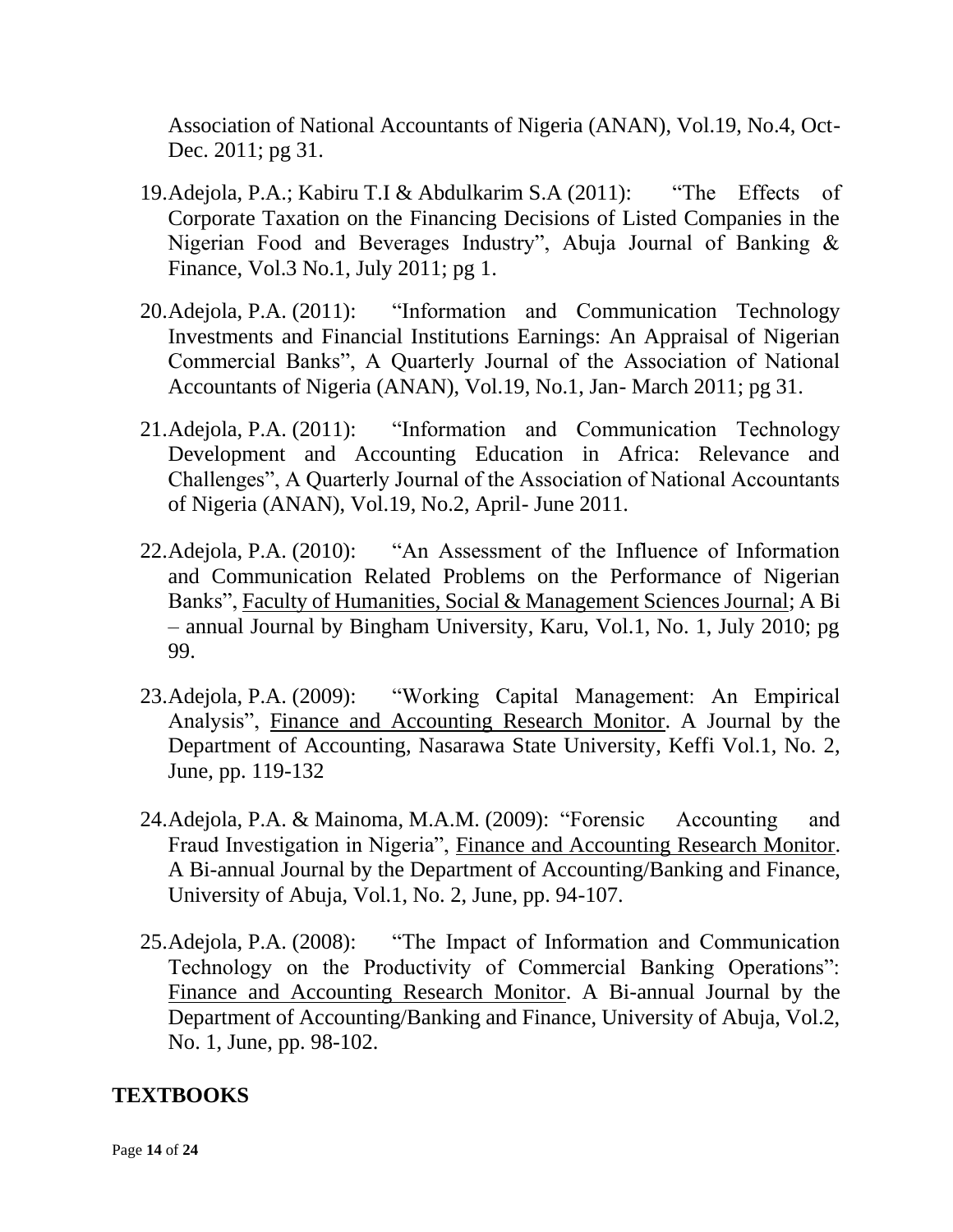- 1. Adejola, P.A. (2017): IPSAS Accrual: Manual, Arogbodo Press Abuja.
- 2. Adejola, P.A. (2017): IPSAS Accrual: Workbook; Arogbodo Press Abuja.
- 3. Adejola, P.A. (2017): Accounting Information Technology: A Practical Approach to Technology Based Accounting in the 21<sup>st</sup> Century, Arogbodo Press Abuja.
- **4.** Adejola, P. A (2015): Electronic Spreadsheet: Application of Excel in the Preparation of Financial Reports, Arogbodo Prints, Abuja.
- **5.** Adejola, P. A (2014): Electronic Auditing, Rainbow Prints, Abuja.
- 6. Adejola, P. A (2014): IPSAS: Practical Implementation Guide for
- **7.** Reporting Entities in Nigeria, Rainbow Prints, Abuja
- **8.** Adejola, P. A (2014): Simplified IFRS: A Practical Application of IFRS for Government Business Enterprises, Companies, Students & Professionals, Arogbodo Prints, Abuja.
- 9. Adejola, P. A (2012): IPSAS: Practical Implementation Guide for Students and Professionals, Rainbow Prints, Abuja
- 10.Adejola, P. A (2012): Electronic Accounting & Reporting: Information Technology (IT) Empowerment Tool for Professional Accountants; Rainbow Prints, Abuja- Nigeria
- 11.Adejola, P. A (2011): IFRS: Practical Implementation Guide for Preparation and Presentation of Financial Statements, Rainbow Prints, Abuja
- 12.Adejola, P. A (2011): Revision Pack on Public Sector Accounting and Finance for Professional, Conversion and Undergraduate Students, Danladi Press, Abuja.
- 13.Adejola, P. A. (2011): Computer Science for Undergraduates and Professionals; Danladi Press, Abuja.
- 14.Adejola, P. A. & Tende S. B (2013): Discovering Entrepreneurial Opportunities, Spaccx printing & publishing, Abuja.
- 15.Adejola, P. A & Mainoma, M.A (2010): Financial Reporting Standards: A Comparative Synthesis, Joyce Printing & Publisher, Kaduna.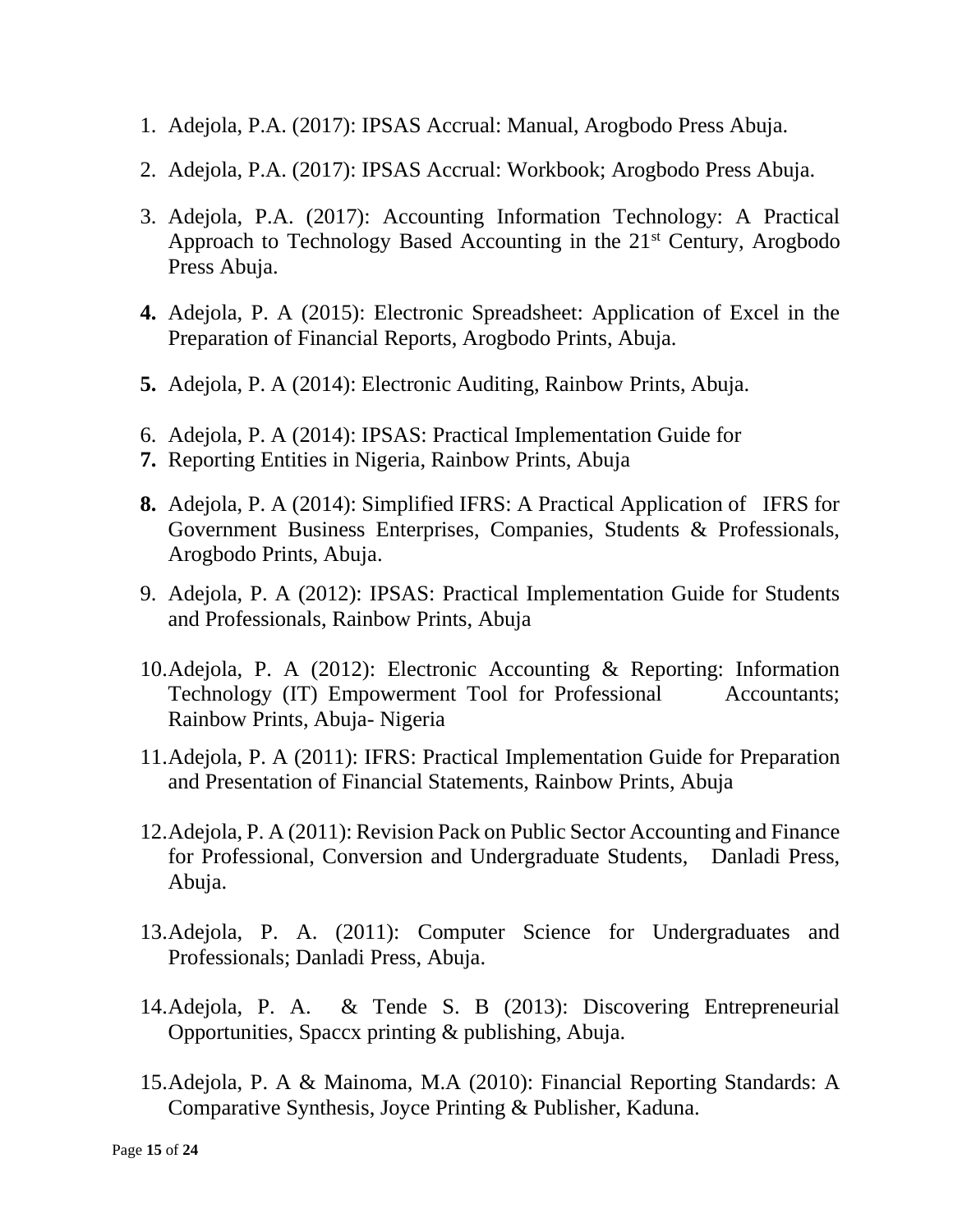- 16.Adejola, P. A (2010): Revision Pack on Financial Management for Professionals, Conversion and Undergraduate Students, Danladi Press, Abuja.
- 17.Adejola, P. A (2010): Revision Pack on Taxation for Professional, Conversion and Undergraduate Students, Danladi Press, Abuja.
- 18.Adejola, P. A (2010): Revision Pack on Advanced Financial Accounting for Professionals, Conversion and Undergraduate Students, Danladi Press, Abuja.
- 19.Adejola, P. A (2010): Revision Pack on Auditing and Investigation for Professionals, Conversion and Undergraduate Students, Danladi Press, Abuja.
- 20.Adejola, P. A (2010): Revision Pack on Management Accounting for Professionals, Conversion and Undergraduate Students, Danladi Press, Abuja.
- 21.Adejola, P. A (2009): Financial Accounting and Reporting Standards for Students and Professionals (Revised Edition); Danladi Press, Abuja.
- 22.Adejola, P. A (2009): Application of Information and Communication Technology: A Practical Approach to Management Information System and Data Processing *(3rd Edition),* Danladi Press Ltd. Abuja.
- 23.Adejola, P.A. (2008): Becoming Outstanding in Your Profession: *Six (6) Uncommon Ideas you need in Life and Career.* Danladi Press, Abuja.
- 24.Adejola, P. A (2007): Financial Accounting for Undergraduates and Professionals. Rainbow Printing & Publishing, Abuja
- 25.Adejola, P. A (2006): Application of Computer: A Practical Approach; Lee Ventures Ltd. Abuja.

#### **CHAPTER CONTRIBUTIONS TO BOOKS**

- 1. Adejola, P.A. (2015): "Technology Changes and its Impact on Accountancy Profession" in Managing transition and its Challenges, Osisioma ed., a publication of Association of National Accountants of Nigeria.
- 2. Adejola, P.A. (2014): "Electronic Accounting Research" in Certification Course in E-Accounting, E-Accounting Research & E-Auditing, Mainoma ed., a publication of Association of National Accountants of Nigeria.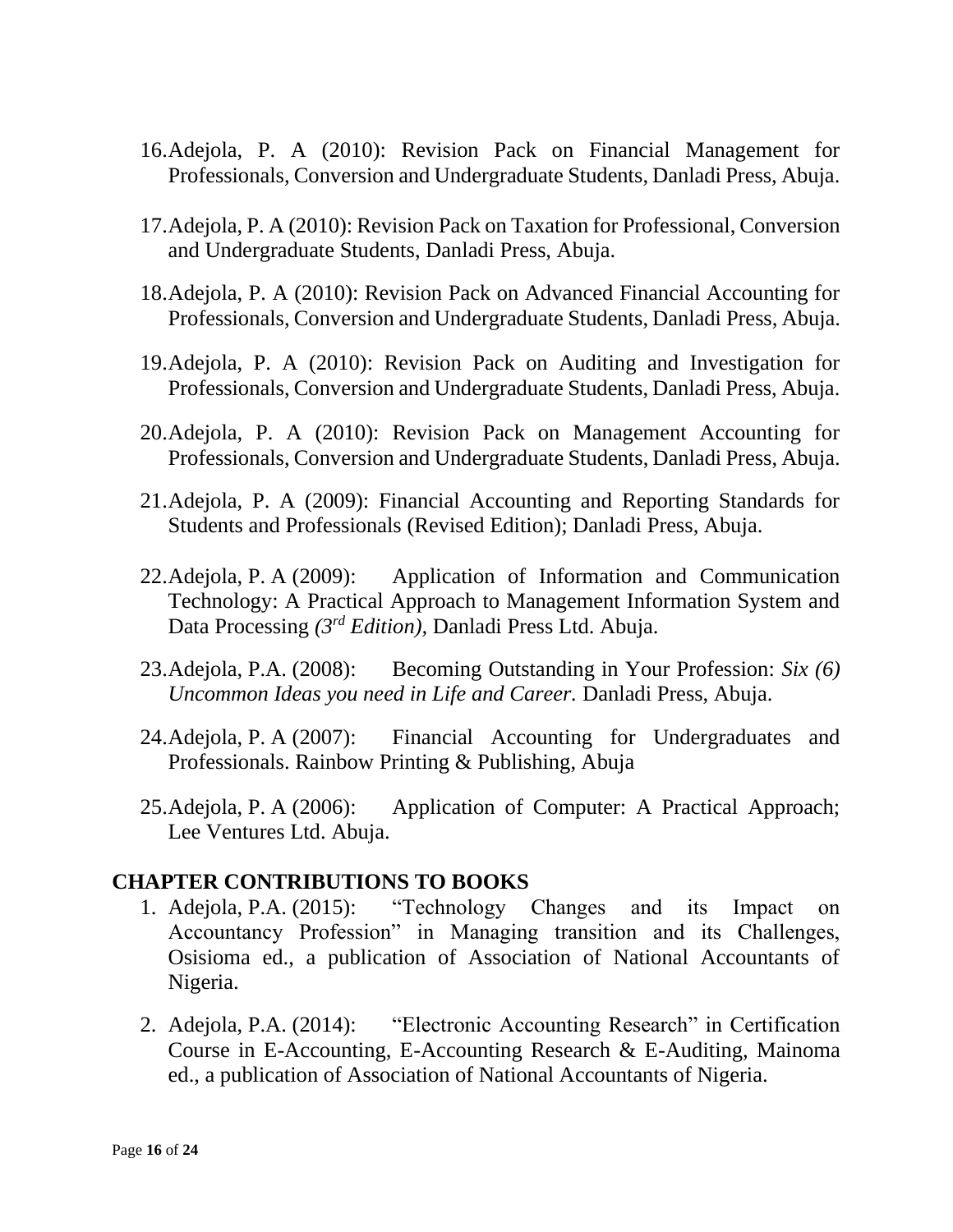- 3. Adejola, P.A. (2014): "Electronic Auditing" in Certification Course in E-Accounting, E-Accounting Research & E-Auditing, Mainoma ed., a publication of Association of National Accountants of Nigeria.
- 4. Adejola, P.A. (2012): "E-Accounting & Reporting: An Information Technology Perspective of Corporate Reporting on the Digital Age" in Developments in Corporate Reporting and Auditing, Kayode ed., a publication of Association of National Accountants of Nigeria.
- 5. Adejola, P.A. (2010): "Financial Reporting Standards", in Standardization and Accounting Ethics, Mainoma ed., a publication of Association of National Accountants of Nigeria.
- 6. Adejola, P.A. (2009): "Internal Control System Appraisal", in Financial Management and Control, Mainoma ed., a publication of Association of National Accountants of Nigeria.
- 7. Adejola P.A (2014). "Development of National and International Standards" in Corporate Reporting, Adefila ed., a publication of Nigerian College of Accountancy, Kwall Jos.
- 8. Adejola P.A (2014). "International Financial Reporting standards" in Corporate Reporting , Adefila ed., a publication of Nigerian College of Accountancy, Kwall Jos.
- 9. Adejola P.A & Andah .R. (2012) "Managing Cash Flows" in *Financial Management & Strategic Decisions* Tanko (ed).

### **CONFERENCE PROCEEDINGS**

- 1. Adejola, P.A. (2016): "An Assessment of Ethical Thoughts in Accounting & Effects on Accounting Practice", 2nd ICAN Annual International Academic Conference on Accounting & Finance, Lagos, Nigeria.
- 2. Adejola, P.A. (2014): "Effects of Micro-financing on Micro and Small Enterprises in Nigeria". Proceedings of the  $3<sup>rd</sup>$  Accounting Information Technology International Conference; Southern University, Louisiana USA
- 3. Adejola, P.A. & Emeka .E. (2014): "Financing Small and Medium Scale Enterprises in Nigeria for Economic Development". Proceedings of the 3rd Accounting Information Technology International Conference; Southern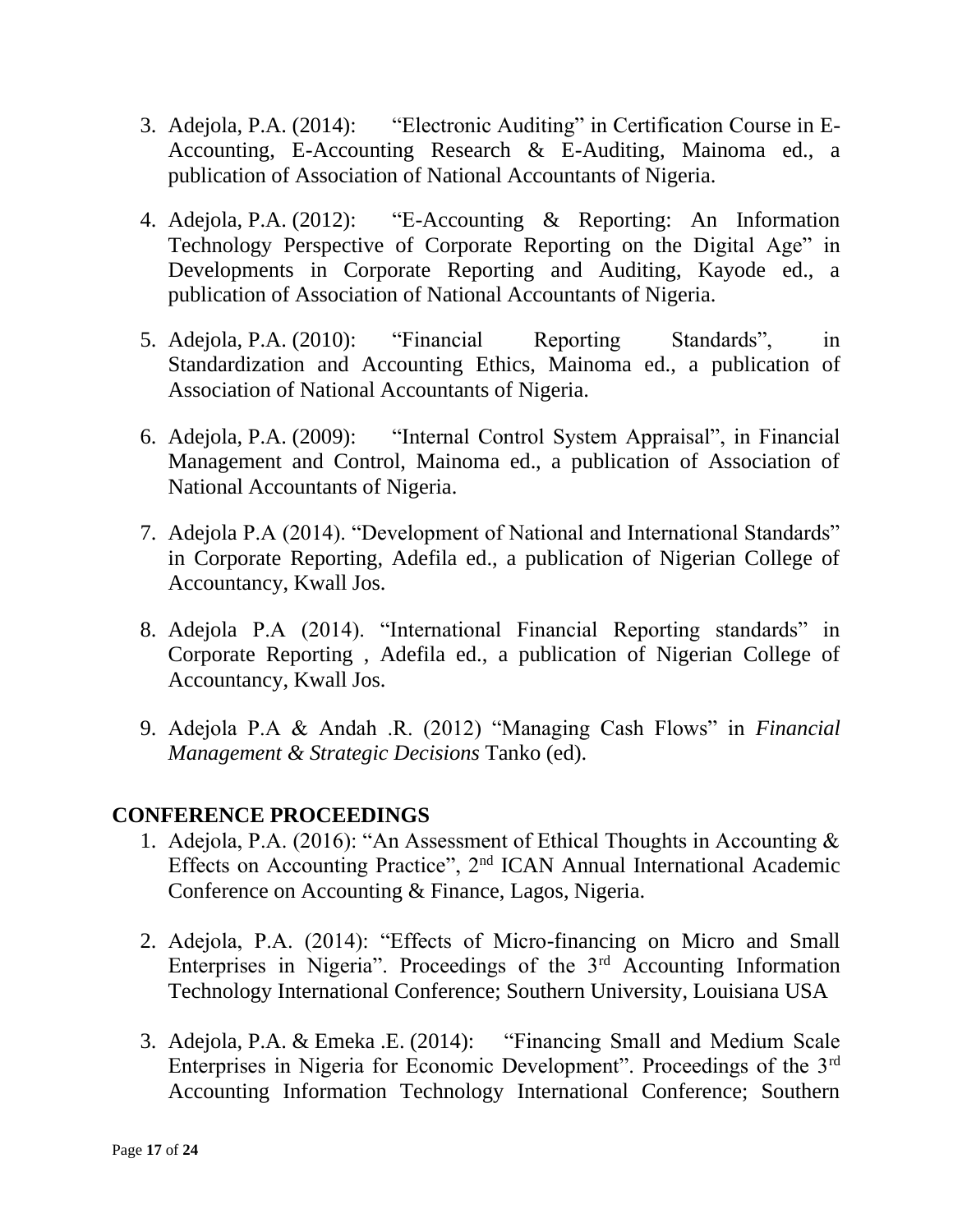University, Louisiana USA

- 4. Adejola, P.A. (2012): "The Application of Information Technology in the Preparation and Presentation of Financial Statements". Proceedings of the 2<sup>nd</sup> African Accounting & Finance Association Conference; Abuja, Nigeria
- 5. Adejola, P.A. (2011): "Investments on Information and Communication Technology and Financial Institution earnings: An Appraisal of Nigerian Commercial Banks. Proceedings of the 4<sup>th</sup> Annual International Conference on Information and Communication Technology (ICT) in Africa; Otta, Nigeria 2011
- 6. Adejola, P.A. & Friday W (2011): "Corporate Taxation and financing Decisions: Evidence from Listed Firms in the African food and Beverages industry", Proceedings of the Annual International Conference of Louisiana Academy of Sciences, New Monroe USA, 2011
- 7. Adejola, P.A. (2010): "Effects of Global Financial Crisis on Professional Practices", in M.A. Mainoma, S.A.S. Aruwa & S.B.A. Tende (Eds.) **Managing The Challenges of Global Financial Crisis in Developing Economies**, Proceedings of 1<sup>st</sup> National Conference, Faculty of Administration, Nasarawa State University, Keffi.
- 8. Adejola, P.A. (2010): "The Impact of Information and Communication Technology Investments on the Performance of Banks in Africa: An Appraisal of Nigerian Banks", Proceedings of the 3<sup>rd</sup> Annual International Conference on Information and Communication Technology (ICT) in Africa; Downtown, Yaounde, Cameroon, March 2010.

## **Ph.D Thesis**

*The Impact of Information and Communication Technology Investments on the Performance of Nigerian Banks, 2010*

### **POST GRADUATE PROJECT/ DISSERTATIONS/THESIS SUPERVISED**

Adebiyi Waidi Kareem (2016): Effect of Firm Characteristics on the Timeliness of Corporate Financial Reporting: Evidence from Nigerian Deposit Money Banks, PhD *Dissertation*.

AKARE, Echem (2015): Deposit Money Banks Credit and Economic Growth in Nigeria, MSc *Thesis.*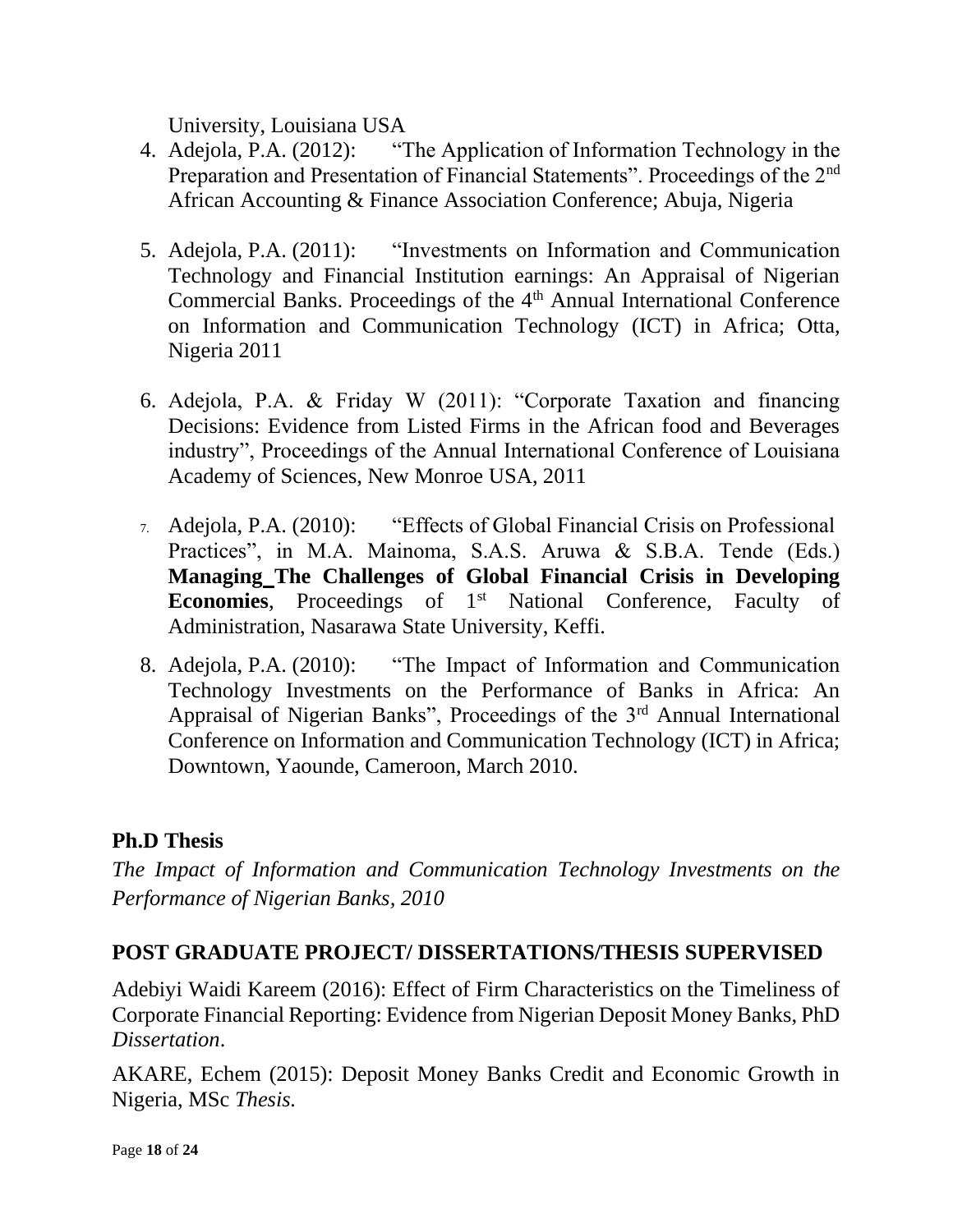IBRAHIM Yahaya (2008): Effective Leadership Style and Employees Productivity in the Nigerian Public Sector *(A Case Study of National Population Commission, Abuja) MBA Thesis.* 

RABIU Musa (2008): Appraising Strategies for Effective Cash Management in Small Scale Enterprises in Nigeria (*A Case Study of Dollar Pharmacy Ltd.) MBA Thesis.*

WADA Mohammed (2008): The Relevance of Financial and Operational Audit within the Framework of Internal Audit in Public Sector Organisations – An Evaluation Perspective. *MBA Thesis.*

YAKUBU Ramatu (2008): Working Capital Management in an Organization: An Empirical Analysis. *(A Case Study of MTN Nigeria) MBA Thesis.*

Mudi Mohammed (2008): An Assessment of Distress in the Nigerian Banking Industry: Causes and the Way Forward. *MBA Thesis.*

Victor Vandi (2008): The Impact of Twenty Five Billion Naira (Ne 25b) Bank Re-Capitalization on Commercial Banks and the Profitability to the Economy: *A Case Study of Diamond Bank Plc and United Bank for Africa* (UBA) *MBA Thesis.*

Vintsen Iliya (2008): Impact of Capital Adequacy on the Performance of Nigerian Commercial Banks. *(A Case Study of First Bank of Nigeria Plc) MBA Thesis.*

Balogun Shehu (2009): Dividend Policy as a Determinant of Share Price Fluctuation in the Nigerian Stock Exchange *(A Case Study of Selected Companies) PGDM* 

## **REFEREES:**

### **Prof. Damien Ejigiri**

*Professor& Dean* Nelson Mandela College of Governance & Social Sciences, Southern University Baton Rouge, LA 70813 Phone: (225) 276-7624 Email: [dejigiri@yahoo.com](mailto:dejigiri@yahoo.com)

### **Prof. Victor Mbarika**

Endowed Professor of IT and Executive Director College of Business, Southern University, Louisiana 70813-9723 Phone:+12255721042 Email: Victor@mbarika.com

Page **19** of **24**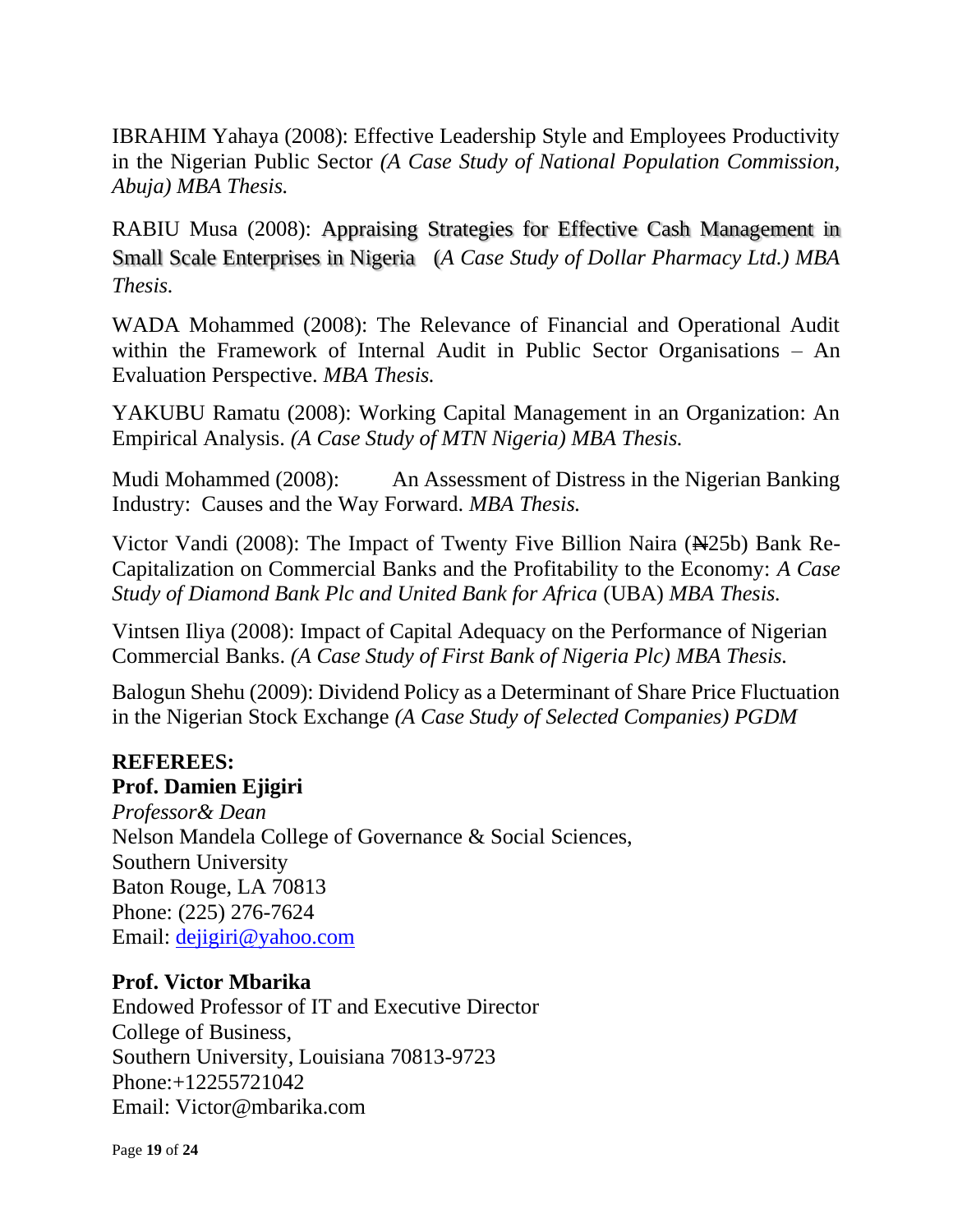# **BIODATA**

| Surname:                 | Adejola                                          |
|--------------------------|--------------------------------------------------|
| Other names:             | Adebayo, Paul                                    |
| Place and Date of Birth: | Gusau-Zamfara State, Nigeria; 9th December, 1971 |
| Sex:                     | Male                                             |
| Religion:                | Christianity                                     |
| State of Origin:         | <b>Osun State</b>                                |
| $LGA$ :                  | Ori-ade                                          |
| Nationality:             | Nigeria                                          |
| <b>Marital Status:</b>   | Married                                          |



**ADEBAYO PAUL ADEJOLA, FCNA, FCA, FCTI, FCSA (USA), FFIA (Canada), PhD.**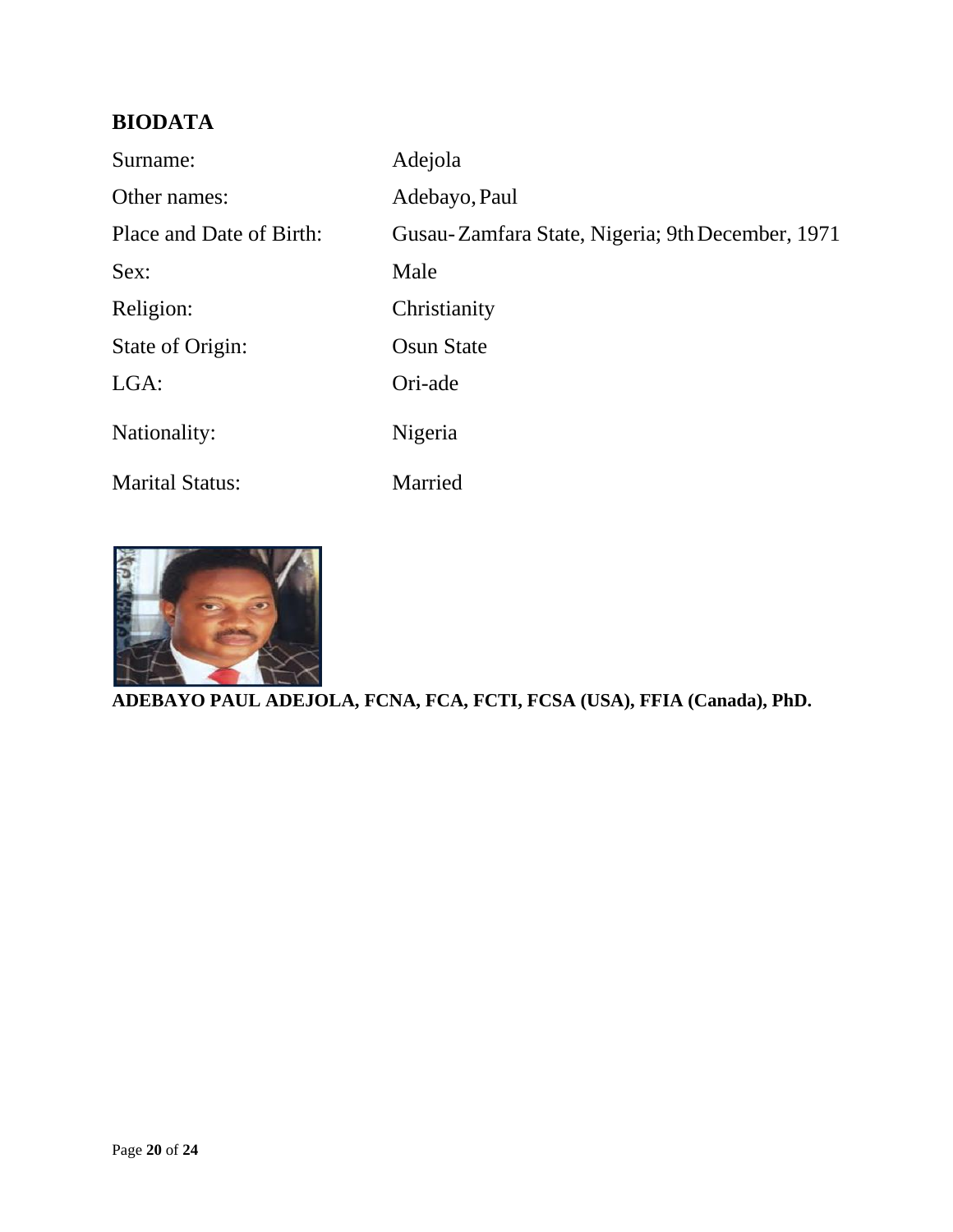# **Prof. Adebayo Paul Adejola Statement of Teaching Philosophy**

#### **Teaching Philosophy**

I work with the consciousness that discovery is the doorway to recovery; discovery by students and teachers is possible only through practical acquisition of knowledge by teaching.

I see teaching as involving a mutual relationship between teachers and students-I believe that teachers have responsibilities to their students and that students have obligations to their teachers.

I believe that it is my duty as a teacher to provide students with the following:

- a practical oriented knowledge acquisition that will enable them have a good mastery of the Subject,
- knowledge that will help them be successful in achieving their lives' goals,
- materials, opportunities, and feedback that will help them learn, and
- help in becoming and remaining motivated to be successful both in their studies and in applying their knowledge to solve problems in their lives.

"I aim to carry out my teachings with innovative and creative prowess, open mind, a positive attitude, and high expectations to the classroom each day. I consider it my obligation to bring consistency, diligence, and warmth to my job in the hope that I can eventually motivate and inspire such qualities in the students as well."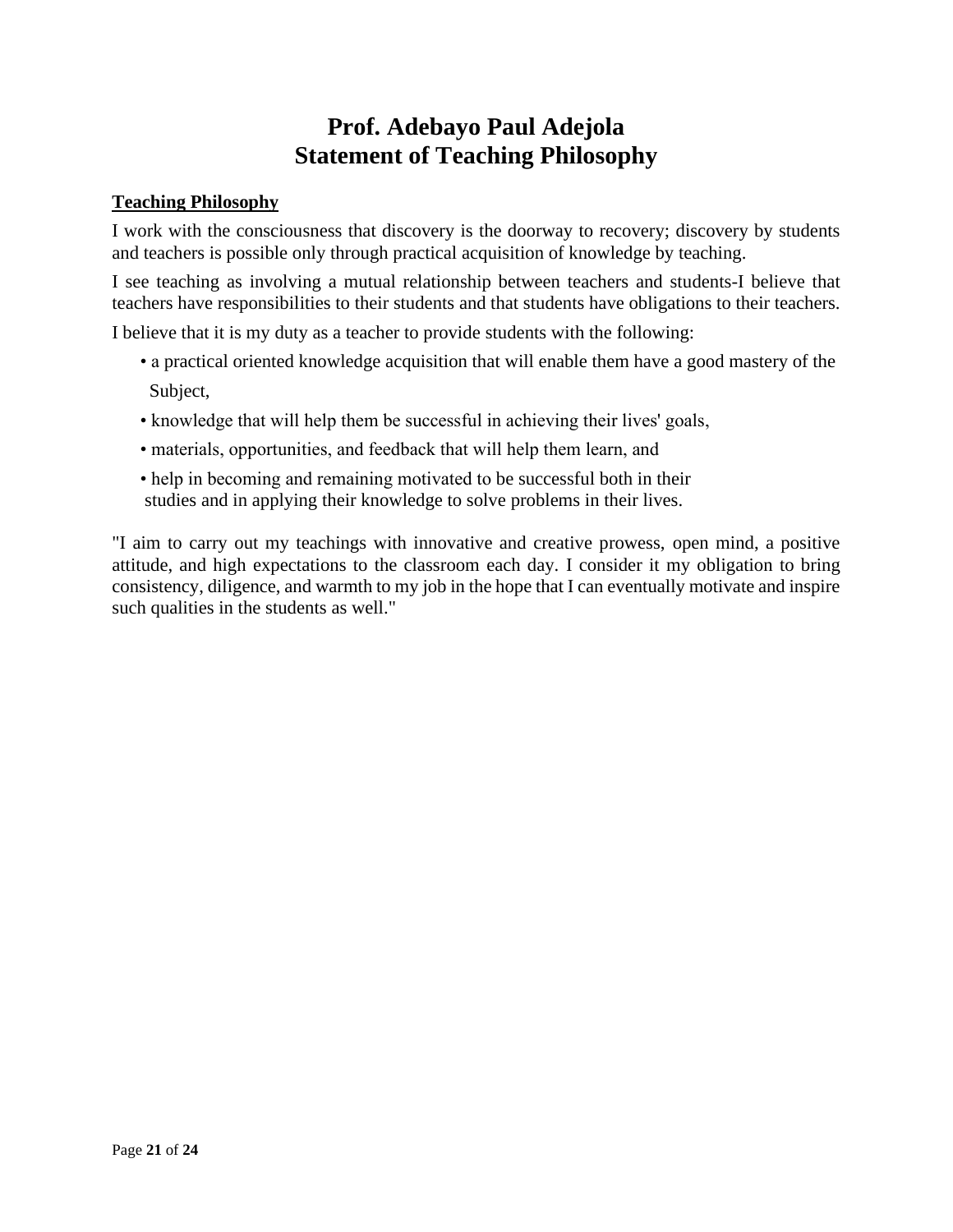## **Prof. Adebayo Paul Adejola Statement of Research Philosophy**

#### **Research Philosophy**

Research is the foundation of any outstanding University and is the major standard by which a University and its faculty are evaluated. Equipped with the consciousness of my responsibilities to the students and the university in order to keep abreast of contemporary issues in the world of digital revolution, to the academic discipline of accounting, finance and economics to contribute innovatively, and to empower undergraduates and graduates with practical skills required to solve problems in their careers, vocations and callings, I always strive to:

- Conduct need assessment in the industries where the services of students are required by the employers so as to come up with the appropriate techniques required to prepare the students for the industry.
- Identify emerging technologies in accounting and finance that will enable better practice of accounting and financial management.
- Develop practical oriented programs aimed at bridging the gap between theory and practice, in light of accounting services, financial management and economics.
- Identify opportunities to integrate theoretical and methodological issues across disciplines, such as auditing, finance, international business and technology.
- Stimulate collaboration with others not only to enhance self-development but also develop others.
- Share findings widely, including presenting in-press findings entrenched in lectures to students in order to expose them to state-of-the-art advances in understanding electronic accounting, financial management templates, electronic auditing, employers, employees and best practices in accounting.

#### **Research Agenda**

I have a vigorous research agenda that includes several major streams of research in which I would like to engage.

• I have commenced a series of accounting information technology related papers based on the training and idea I had several years ago and, with the help of a couple of co-authors,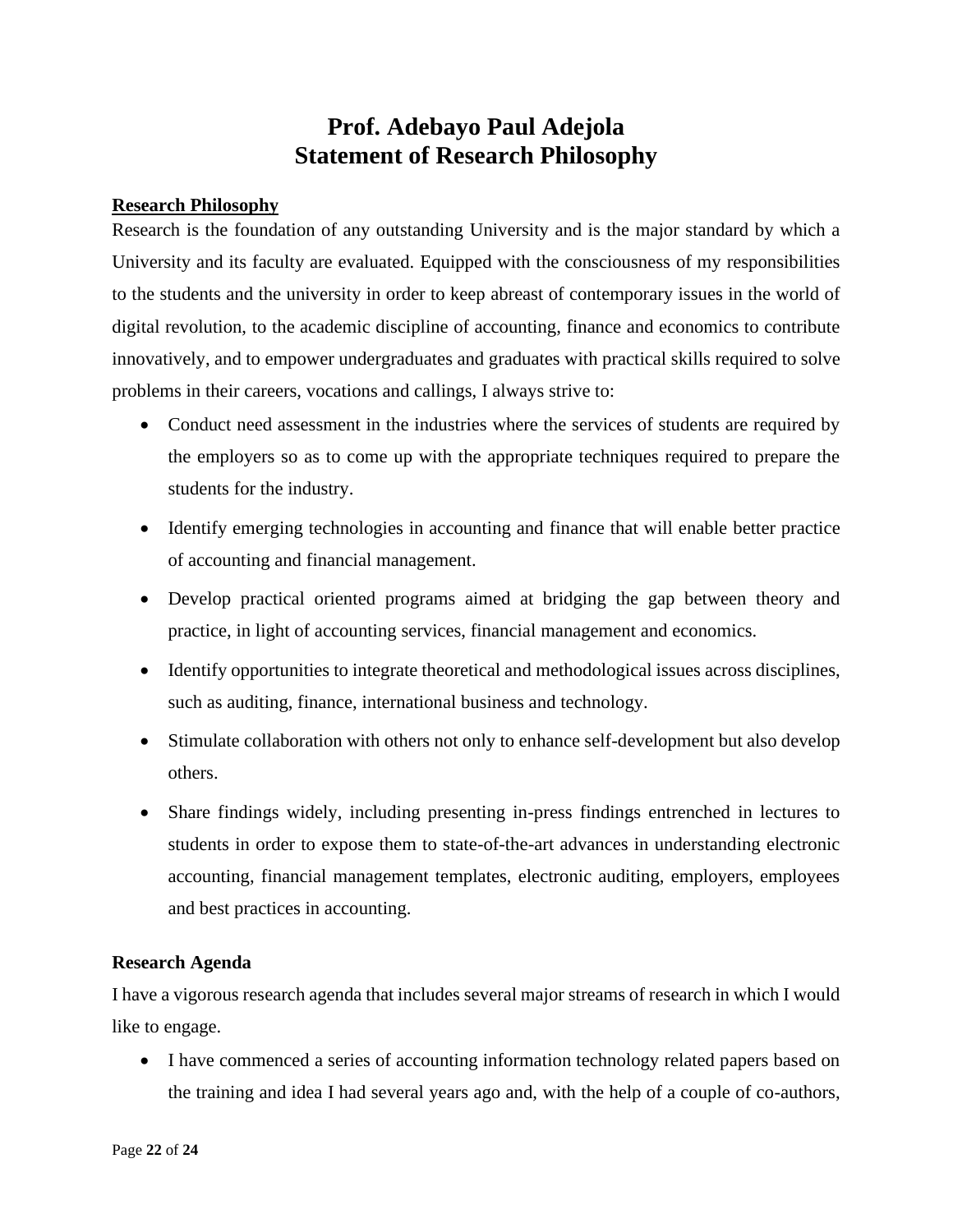have developed into published articles. We are interested in the application of information technologies in accounting and related disciplines. The idea we would like to examine is whether the various accounting software, for example, Sage 50 or QuickBooks or Busy Accounting or Tally, are similar among themselves and how they can be used in preparing financial reports in compliance with provisions of International Financial Reporting Standards (IFRS), US GAAP and International Public Sector Accounting Standards (IPSAS). 3 Articles have already been published in this stream and others are being prepared for submission.

- Another research stream is related to application of technology in data analytics: there are many several issues and challenges encountered by students and researchers in collection, analysis and interpretation of the results of findings. Using SPSS, Eviews, and Excel are all interesting and key areas of research upon which to engage.
- A final research focus is related to the development of Certification course programs in areas such as Electronic accounting, forensic accounting and data analytics in collaboration with other firms or experts.

#### **Research Effectiveness**

As previously stated, I have had a significant number of refereed publications, proceedings and presentations that attest to the quality and quantity of my research activities.

• **Articles Published**: Please see attached Resume.

• **Outcomes**: I have published extensively in local and international journals in the areas of accounting, finance and information technology, entrepreneurship and management.

- **25 Publications/In Press Documents**
- **8 Refereed Proceedings**
- **9 Book Chapter**
- **25 Books**
- **30 Conference Presentations**